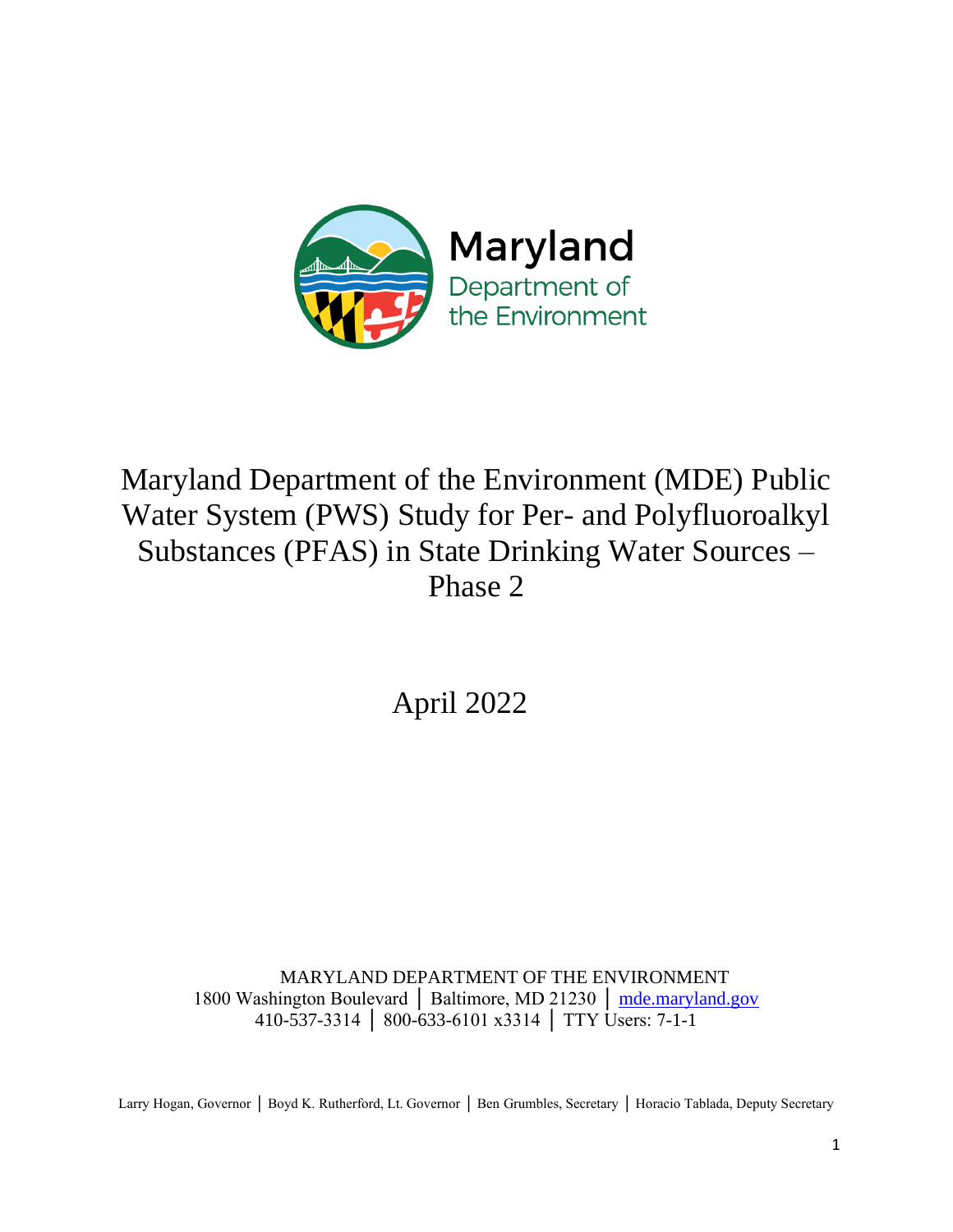# Table of Contents

| Site Selection Criteria: Groundwater Samples from Unconfined and Semi-Confined Aquifers 9     |  |
|-----------------------------------------------------------------------------------------------|--|
| Select Sampling of Groundwater Sources Withdrawing from Confined Aquifers 9                   |  |
|                                                                                               |  |
|                                                                                               |  |
|                                                                                               |  |
|                                                                                               |  |
|                                                                                               |  |
|                                                                                               |  |
|                                                                                               |  |
| Results: Systems with Initial PFOA+ PFOS Concentrations between 35 and 70 ppt 15              |  |
| Results: Systems with Initial PFOA+ PFOS Concentrations between 28 and 35 ppt 15              |  |
|                                                                                               |  |
| Results: MD0220204 Gateway Village Mobile Home Park (MHP) PFOA+ PFOS 16                       |  |
| Results: Systems with Initial PFOA or PFOS Concentrations between 10 and 28 ppt 16            |  |
|                                                                                               |  |
|                                                                                               |  |
| Results: Systems with Initial Sample Measuring Other PFAS Concentrations greater than10ppt 19 |  |
|                                                                                               |  |
|                                                                                               |  |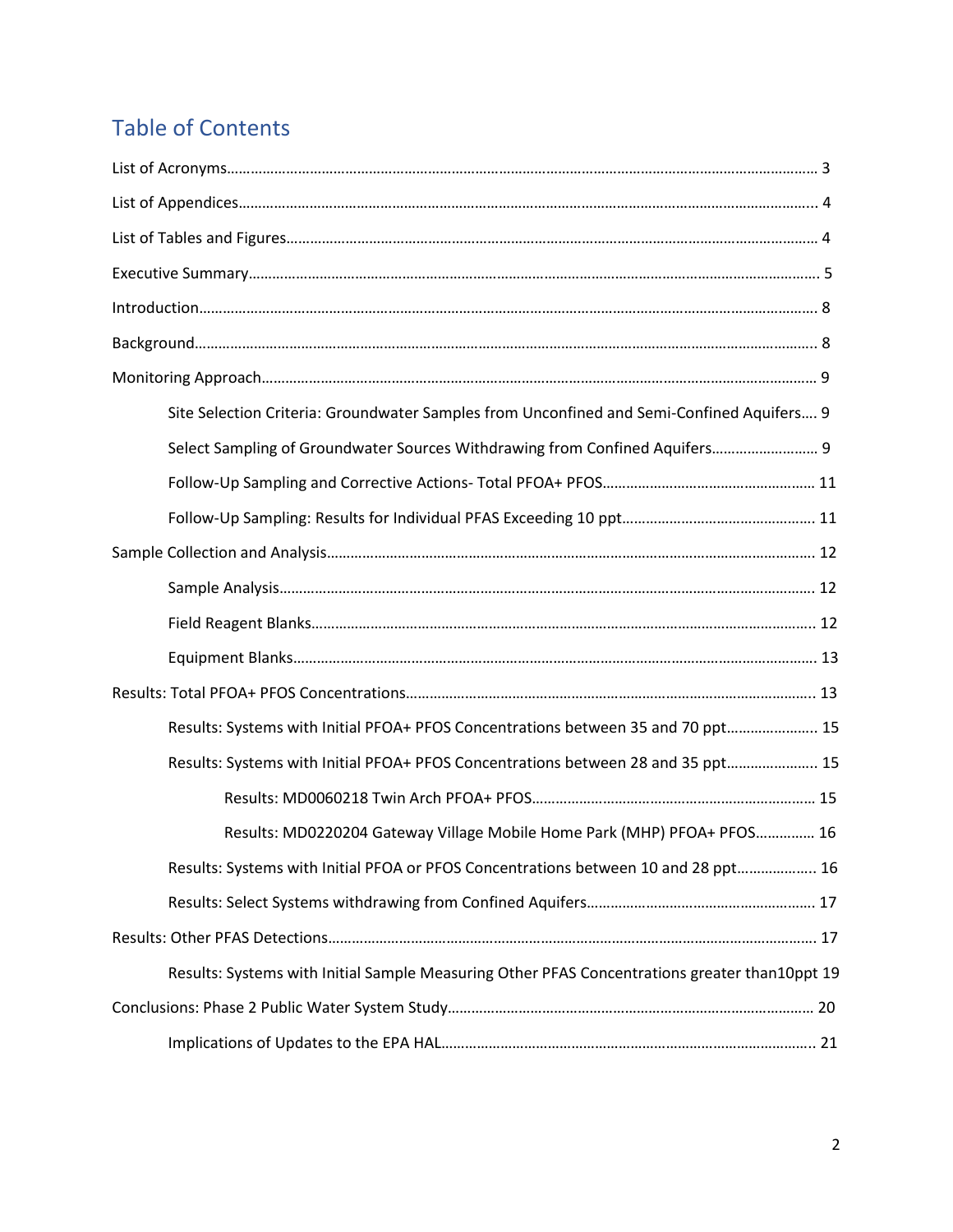# List of Acronyms

| 11Cl-PF3OUdS            | 11-chloroeicosafluoro-3-oxaundecane-1-sulfonic acid         |
|-------------------------|-------------------------------------------------------------|
| 9CI-PF3ONS              | 9-chlorohexadecafluoro-3-oxanone-1-sulfonic acid            |
| <b>ADONA</b>            | 4,8-dioxa-3H-perfluorononanoic acid                         |
| <b>ATSDR</b>            | Agency for Toxic Substances and Disease Registry            |
| <b>CWS</b>              | <b>Community Water System</b>                               |
| <b>EPA</b>              | <b>Environmental Protection Agency</b>                      |
| <b>FRB</b>              | <b>Field Reagent Blank</b>                                  |
| <b>HAL</b>              | Health Advisory Level                                       |
| HFPO-DA                 | Hexafluoropropylene oxide-dimer acid (aka 'GenX')           |
| <b>IGWS</b>             | Initial Groundwater Sample                                  |
| <b>IPOE</b>             | Initial Point of Entry Sample                               |
| <b>IWS</b>              | Initial Water Sample                                        |
| <b>MCL</b>              | <b>Maximum Contaminant Level</b>                            |
| <b>MCLG</b>             | Maximum Contaminant Level Goal                              |
| <b>MDE</b>              | Maryland Department of the Environment                      |
| MDH-LA                  | Maryland Department of Health - Laboratories Administration |
| <b>MDH-MRLS</b>         | <b>MDH Minimal Reporting Levels</b>                         |
| <b>MDL</b>              | <b>Minimum Detection Limits</b>                             |
| N-EtFOSAA               | N-ethyl perfluorooctanesulfonamidoacetic acid               |
| N-MeFOSAA               | N-methyl perfluorooctanesulfonamidoacetic acid              |
| <b>NPDWR</b>            | National Primary Drinking Water Regulations                 |
| <b>PFAS</b>             | Per- and polyfluoroalkyl substances                         |
| <b>PFBA</b>             | Perfluorobutyrate                                           |
| <b>PFBS</b>             | Perfluorobutanesulfonic acid                                |
| <b>PFDA</b>             | Perfluorodecanoic acid                                      |
| PFDoA                   | Perfluorododecanoic acid                                    |
| PFHpA                   | Perfluoroheptanoic acid                                     |
| PFHxA                   | Perfluorohexanoic acid                                      |
| <b>PFH<sub>x</sub>S</b> | Perfluorohexanesulfonic acid                                |
| PFNA                    | Perfluorononanoic acid                                      |
| <b>PFOA</b>             | Perfluorooctanoic acid                                      |
| <b>PFOS</b>             | Perfluorooctanesulfonic acid                                |
| <b>PFTA</b>             | Perfluorotetradecanoic acid                                 |
| PFTrDA                  | Perfluorotridecanoic acid                                   |
| PFUnA                   | Perfluoroundecanoic acid                                    |
| ppt                     | Parts Per Trillion                                          |
| <b>PWS</b>              | <b>Public Water System</b>                                  |
| SAB                     | Scientific Advisory Board                                   |
| UCMR3                   | Third Unregulated Contaminant Monitoring Rule               |
| <b>WTP</b>              | <b>Water Treatment Plant</b>                                |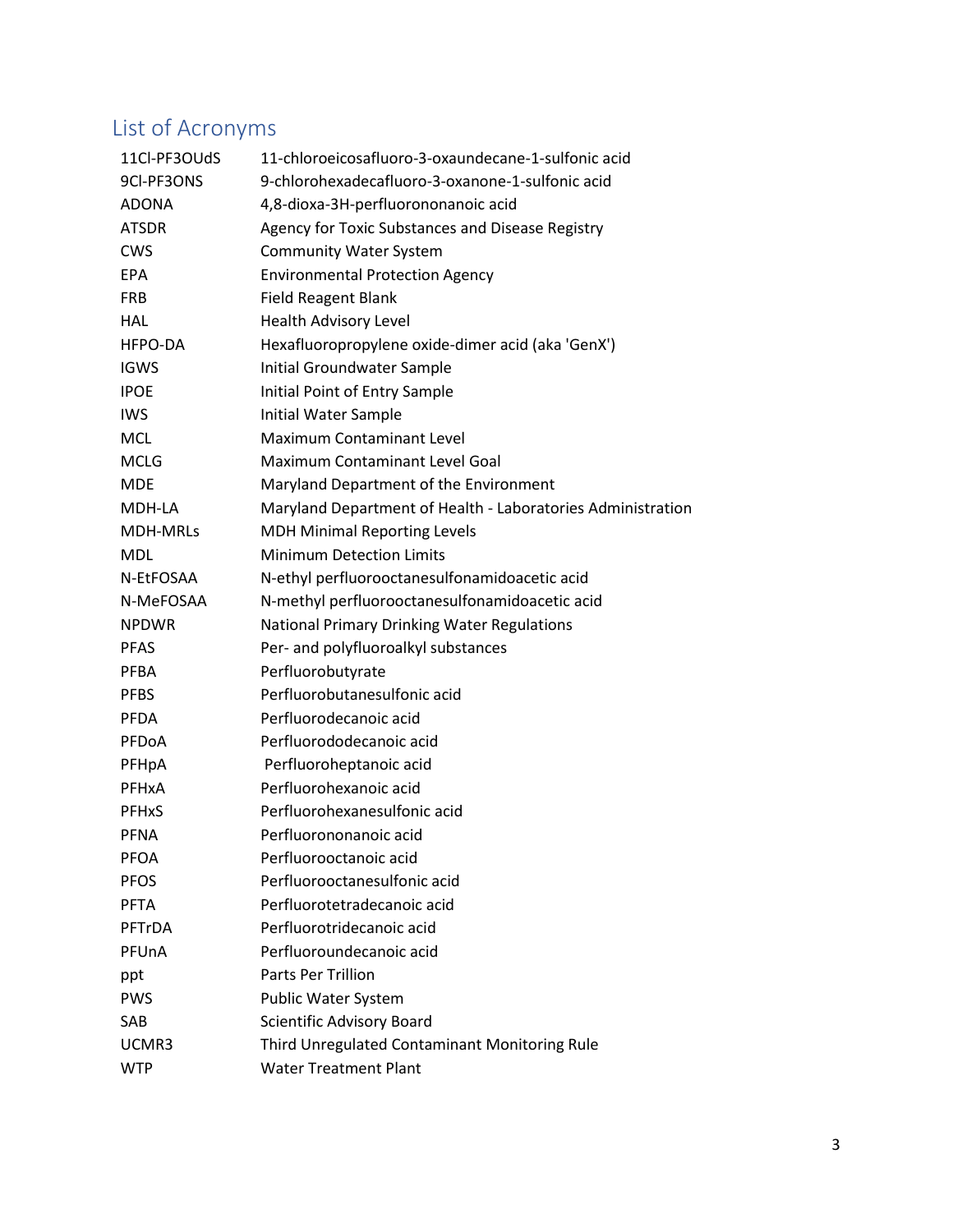# List of Appendices

Appendix A: Results for Phase 2 Monitoring

Appendix B: Minimum Detection Limits and Minimal Reporting Levels developed by Maryland Department of Health Laboratories Administration.

## List of Tables and Figures

- Table 1 Aquifer Descriptions
- Table 2 Overview of range of detections for PFOA and PFOS based on sample type.
- Table 3 Systems withdrawing from confined aquifers monitored under Phase 2.
- Table 4 MDE's response to exceedances of certain thresholds for PFOA + PFOS
- Table 5 Overview of Phase 2 Results.
- Table 6 Naylor Mill Village (MHP) initial and follow up sample results for PFOA+ PFOS
- Table 7 Twin Arch MHP initial and follow-up sampling results for PFOA + PFOS
- Table 8 Gateway Village MHP initial and follow-up sampling results for PFOA+ PFOS
- Table 9 Initial and follow-up results for sites with PFOA or PFOS measuring greater than 10 ppt Overview of occurrence of other PFAS in IGWS withdrawing from unconfined or semi-confined aquifers
- Table 10 and their toxicity information (if available). Overview of other PFAS detected in IPOE samples withdrawing from unconfined or semi-confined aquifers
- Table 11 and their toxicity information (if available).
- Table 12 Overview of individual PFAS measuring greater than 10 ppt in IWS.
- Figure 1 Location of samples collected stratified by PFOA + PFOS result.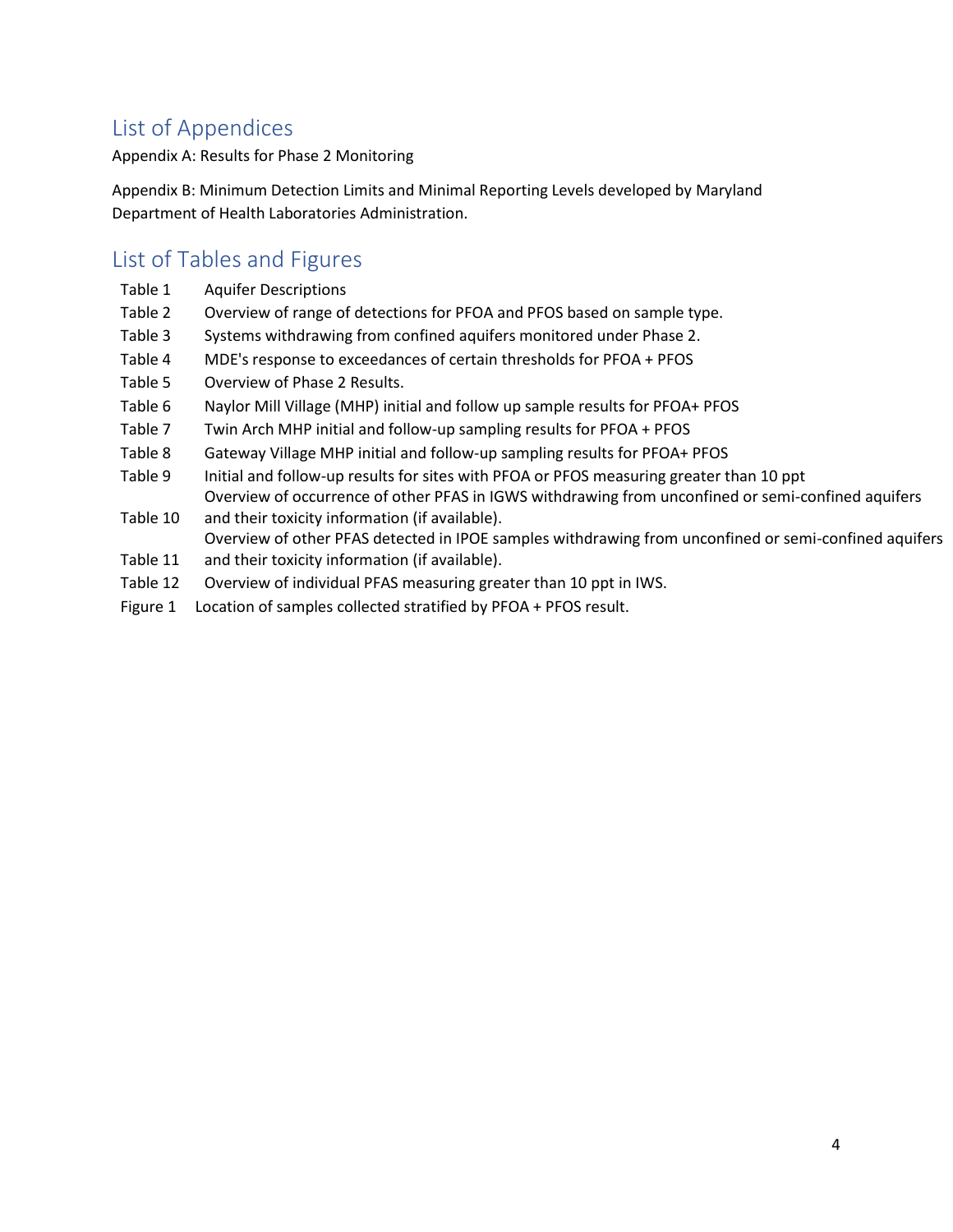## Executive Summary

PFAS (Per- and polyfluoroalkyl substances) are a group of human-made chemical compounds that include Perfluorooctanoic Acid (PFOA or 'C8'), Perfluorooctanesulfonic Acid (PFOS), Hexafluoropropylene Oxide Dimer Acid (HFPO-DA or 'Gen-X') and over 9,000 other variants. PFAS have been used in a wide variety of industrial and commercial processes, and products since the 1940s. PFAS are used for their surfactant and dispersant properties, chemical and thermal stability, and their ability to resist heat, water, and oil. Common uses of PFAS in consumer products and industrial processes include, but are not limited to non-stick cooking surfaces, waterproof clothing, stain-resistant carpet, firefighting foams, chemical processing, building and construction, electronics, and food packaging coatings.

In late 2019, the Maryland Department of the Environment (Department or MDE) began to increase its efforts to better understand, communicate, and reduce PFAS risks in Maryland through the implementation of MDE's multi-phased approach to assessing PFAS in drinking water sources across the state. Phase 1 of this effort spanned from September 2020 to February 2021. The report and results from this phase are available on [MDE's PFAS webpage](https://mde.maryland.gov/PublicHealth/Pages/PFAS-Landing-Page.aspx). As a result of the findings of Phase 1, MDE continued with Phase 2 of its Public Water System (PWS) study from March through May 2021. This report summarizes the results collected under Phase 2 of MDE's PWS study for the occurrence of PFAS in state drinking water sources.

Currently, there are no National Primary Drinking Water Regulations (NPDWR) for PFAS in drinking water. However, the U.S. Environmental Protection Agency (EPA) issued a Health Advisory Level (HAL) for PFOA+ PFOS. MDE is currently using this HAL as its primary action level threshold until a Maximum Contaminant Level (MCL) is formally adopted by the EPA. Additionally, the EPA is moving forward with regulating PFOA and PFOS in drinking water. In November 2021, the EPA forwarded several documents to its Scientific Advisory Board (SAB) to review as it progresses with setting NPDWRs for PFOA and PFOS. These documents include draft frameworks for developing Maximum Contaminant Level Goals (MCLGs) for PFOA and PFOS, and other human health related information. The EPA indicated that an updated HAL may be in place by fall 2022.

During Phase 2 of MDE's study, 167 initial water samples (IWS) were collected. Whenever possible, these initial samples consisted of untreated groundwater; however, discrete sampling of untreated water sources was not always possible. Under Phase 2, 159 initial groundwater samples (IGWS) and eight (8) initial point of entry (IPOE) samples were collected. Point of entry, here, refers to the location where treated water enters a water system's distribution system. The sources from which these samples were drawn provide drinking water to 65 community water systems (CWS). All samples were tested for 18 PFAS under EPA Method 537.1 by the Maryland Department of Health Laboratories Administration (MDH-LA). Under Phase 2, approximately 14% of Maryland's federally regulated CWSs were monitored. The 65 CWSs tested under Phase 2 provide drinking water to approximately 81,000 people (or about 1.3% of Maryland's population). Between the sampling conducted under phases 1 and 2, MDE has tested drinking water for PFAS in water that is provided to over 70% of the population of Maryland.

The 167 IWS tested under Phase 2 were identified by MDE as being the next priority group for sampling after the Department's completion of **Phase 1 sampling**. Phase 2 IWS were selected based on:

● Consumer potential for long term exposure to PFAS (if present) (i.e., CWS customers);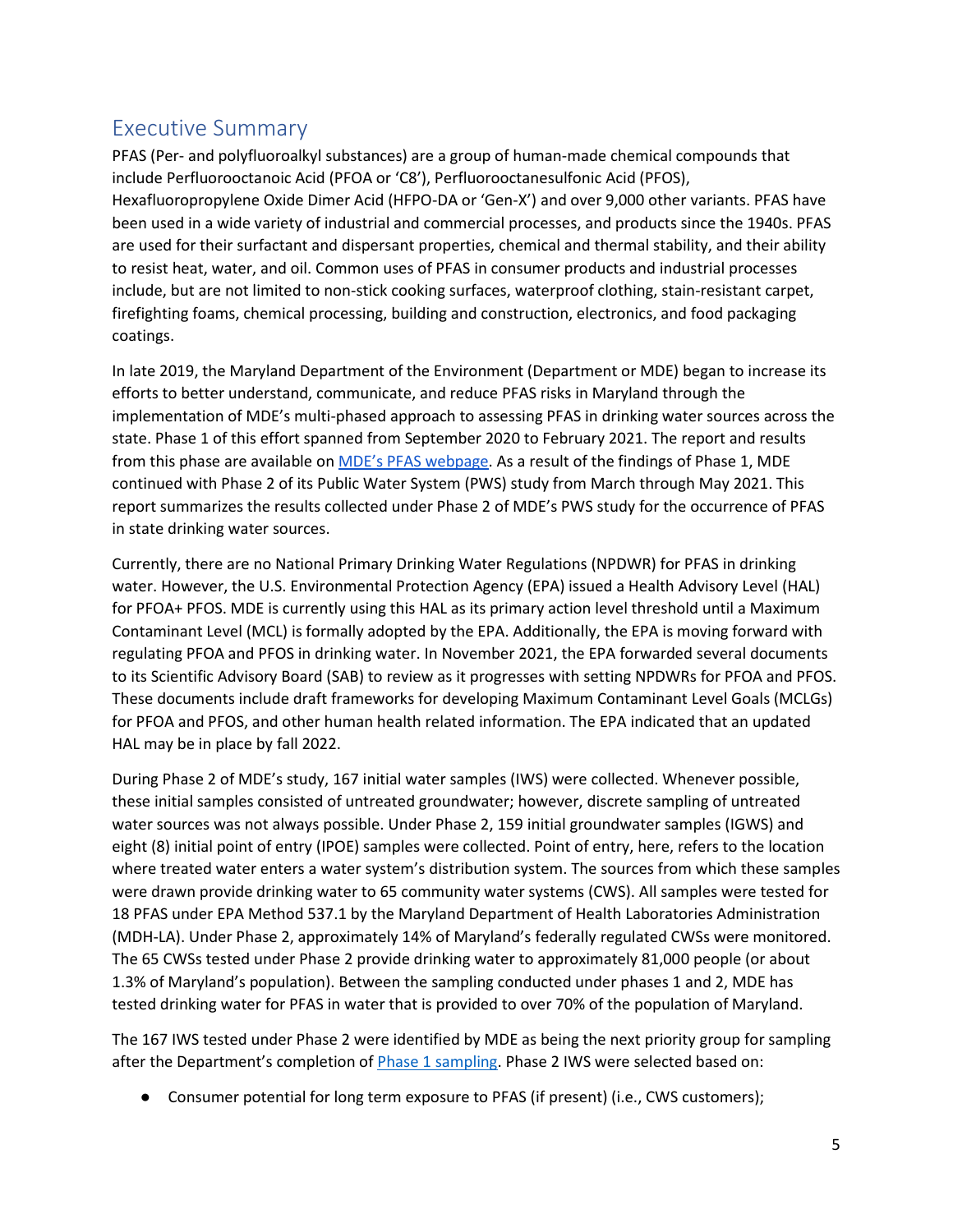- Drinking water source water vulnerabilities (e.g., surface waters, and groundwater from unconfined and semi-confined aquifers).
- Interest by MDE in confirming that groundwater from confined aquifers is less likely to be impacted by PFAS; and
- Proximity and relative risk to potential PFAS sources (i.e., CWS source water is located within 1 mile of one or more potential sources of PFAS).

Of the 167 IWS tested under Phase 2, 26 of these samples withdraw groundwater from confined aquifers. In general, the confining units of clay associated with confined aquifers are thought to provide a level of natural protection to the groundwater within them. In comparison to groundwater from unconfined and semi-confined aquifers, groundwater within confined aquifers is less likely to be impacted by external influences, including PFAS. MDE selected these 26 sites to obtain some data in order to test the hypothesis that PFAS should not be present in confined aquifers. The remaining 141 IWS were collected from wells or springs that withdraw water from unconfined and/ or semi-confined aquifers. Table 1 describes these three aquifer types.

| <b>Aquifer Type</b> | <b>Description</b>                                                                                                                                               |
|---------------------|------------------------------------------------------------------------------------------------------------------------------------------------------------------|
| Confined            | An aquifer below the land surface that is<br>saturated with water with layers of impermeable<br>material above and below the aquifer                             |
| Semi-Confined       | An aquifer that is partially overlain by a rock<br>formation, which has low permeability, through<br>which water can pass only slowly to recharge the<br>aquifer |
| Unconfined          | An aquifer which is not overlain by a confining<br>layer, but has a confining layer at its bottom                                                                |

Table 1: Aquifer descriptions

Depending on concentrations of PFOA+ PFOS measured in the IWS, certain actions - such as additional monitoring and reporting - may have been needed to be taken by MDE or an impacted water utility. A full list of actions to be taken by MDE and/or impacted water utilities depending on initial concentrations of PFOA and PFOS can be found in the "Monitoring Approach'' section of this report.

MDE staff intended on collecting one unfinished groundwater sample from each untreated water source. However due to the water treatment plant design of certain systems, discrete sampling of individual groundwater sources was not always possible. Due to this, in certain instances, an untreated, combined sample consisting of two or more groundwater sources or an initial point of entry (IPOE) sample was collected. The corresponding Phase 2 results table (Appendix A) denotes which initial samples contain water from individual or combined unfinished groundwater sources. The table also denotes which samples were IPOE samples.

Table 2 below outlines the number of IGWS and IPOE samples collected from both unconfined and semi confined and confined aquifer sources and their ranges of detection for PFOA+ PFOS.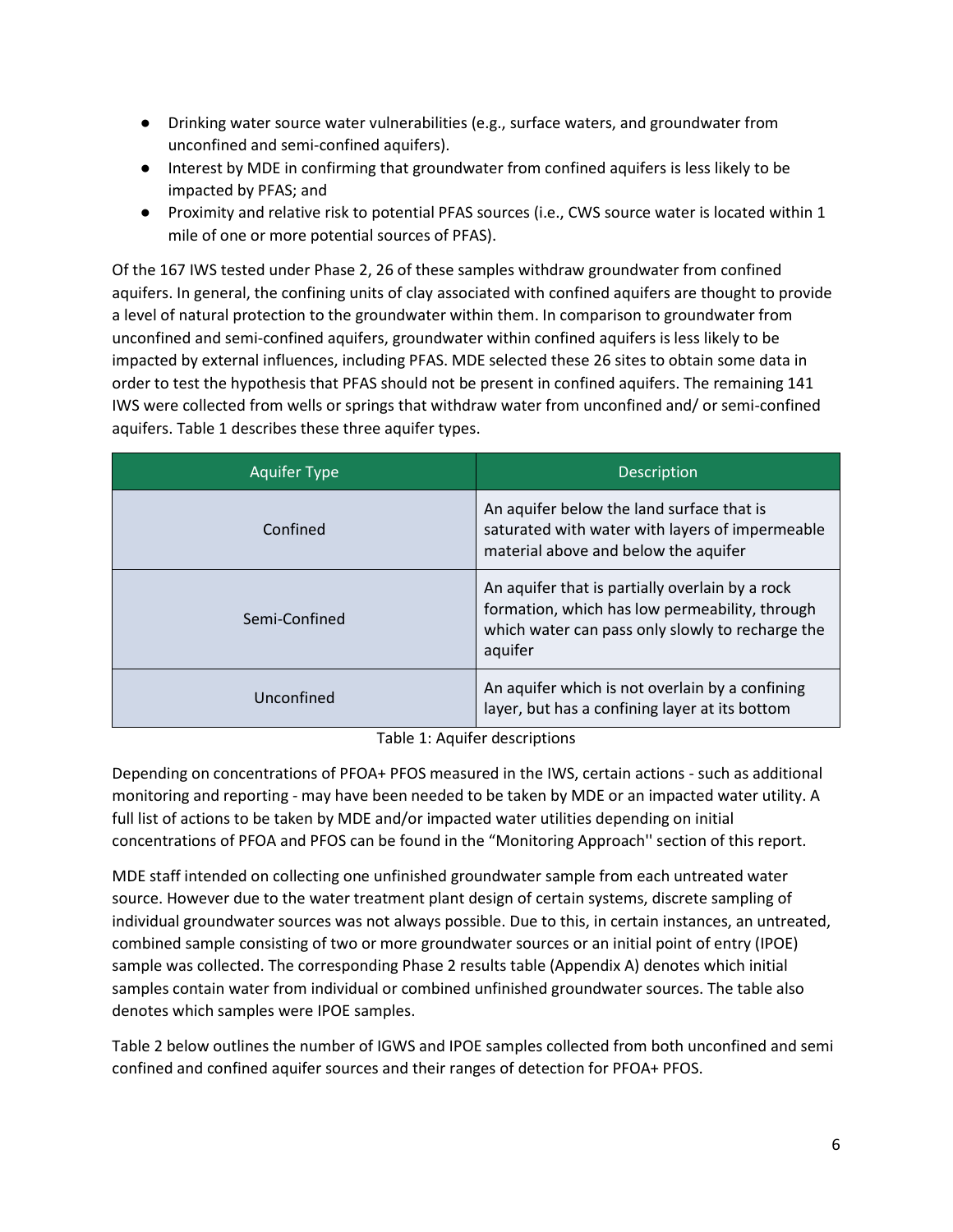| Sample Type                                                                | <b>Number of Samples</b><br>Collected | Range of detection for<br><b>PFOA+ PFOS</b> |
|----------------------------------------------------------------------------|---------------------------------------|---------------------------------------------|
| <b>IGWS withdrawing</b><br>from an unconfined or<br>semi-confined aquifer  | 137                                   | $ND - 36.92$                                |
| <b>IGWS withdrawing</b><br>from a confined aquifer                         | 22                                    | Non-Detect (ND)                             |
| <b>IPOE</b> withdrawing from<br>an unconfined or semi-<br>confined aquifer | 4                                     | ND - 28.20                                  |
| <b>IPOE</b> withdrawing from<br>a confined aquifer                         |                                       | ND                                          |

Table 2: Overview of range of detections for PFOA and PFOS based on sample type.

Of the 137 IGWS withdrawing from an unconfined or semi-confined aquifer:

- 71 IGWS measured quantifiable levels of PFOA+ PFOS (~51.82%)
- 66 IGWS did not detect PFOA+ PFOS (~48.18%)
- One (1) IGWS measured quantifiable levels of PFOA+ PFOS between 35 and 70 ppt ( $\sim$ 0.73%)
- One (1) IGWS measured quantifiable levels of PFOA+ PFOS between 28 and 35 ppt (0.73%)
- 13 IGWS measured quantifiable levels of PFOA+ PFOS between 10 and 28 ppt (9.49%)
- 56 IGWS had detectable levels of PFOA+ PFOS, but were below 10 ppt (40.88%)

Two (2) out of the four (4) IPOE samples withdrawing from an unconfined or semi-confined aquifer did not detect PFAS. The two (2) IPOE samples with detectable limits of PFOA+ PFOS are listed below:

- (MD0220204) Gateway Village M.H.P.: PFOA+ PFOS = 28.2 ppt
- (MD0120210) R&R Estates: PFOA+ PFOS = 8.02 ppt

PFOA, PFOS, and the other 16 PFAS monitored were not detected in any of the IPOE or IGWS withdrawing from confined aquifers. Additionally, no samples under Phase 2 measured PFOA+ PFOS above the EPA HAL of 70 ppt.

Due to PFOA+ PFOS being detected in a little over 50% of the IGWS and IPOE samples withdrawing from unconfined and semi-confined aquifers, MDE plans to continue monitoring of additional CWS. Results from this next phase (Phase 3), and its corresponding report are expected to be published in late 2022/early 2023.

In addition to conducting additional drinking water sampling, MDE continues to carefully monitor the EPA's work with regard to PFAS in drinking water. As EPA moves forward to issue final MCLs or new HALs, MDE will take additional actions as needed to reduce human health risks with respect to PFAS. MDE will also be working with MDH on risk communication to assist the public, utilities, and homeowners in better understanding PFAS risk and options for mitigating risks associated with these compounds.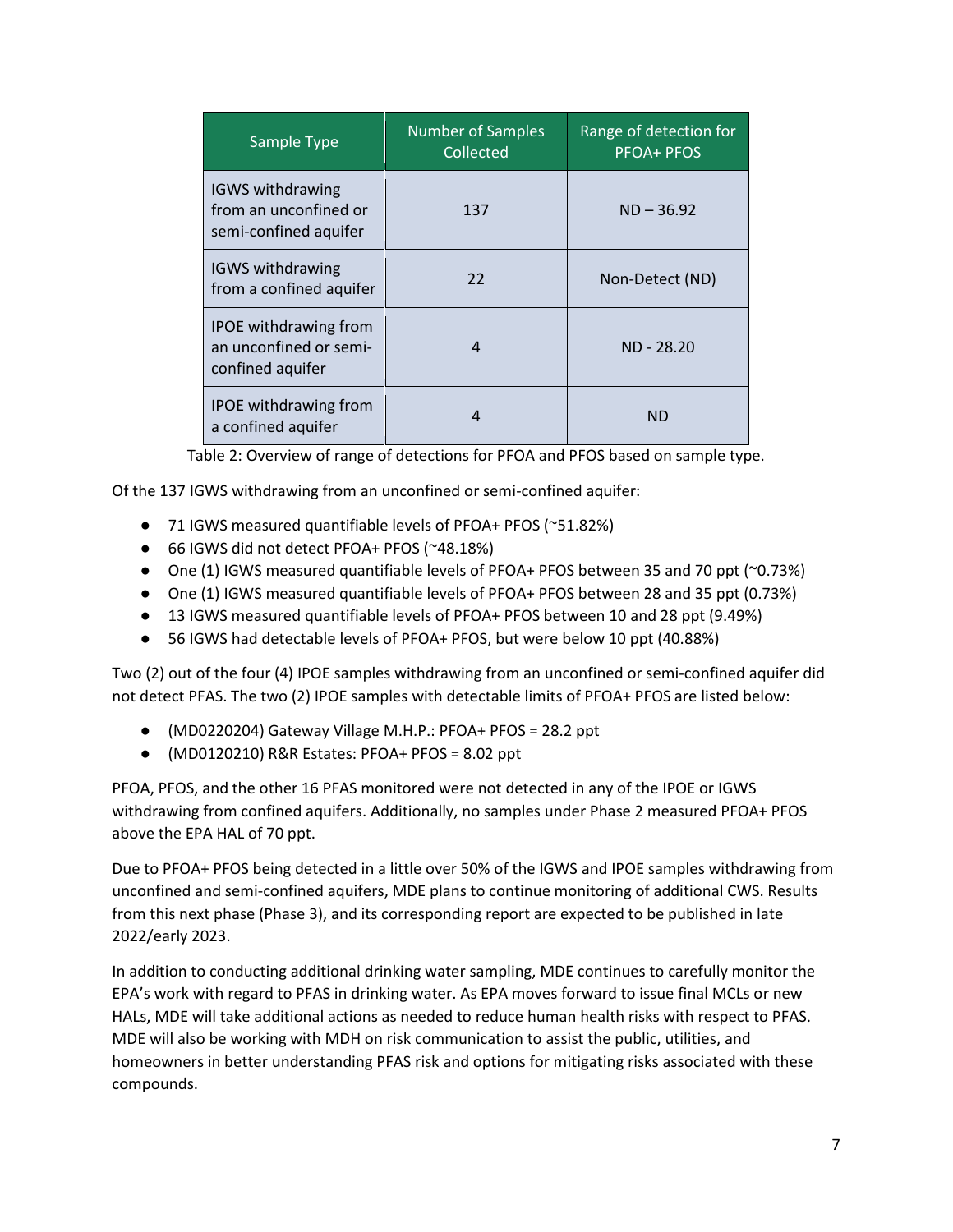## Introduction

PFAS (Per- and polyfluoroalkyl substances) are a group of human-made chemical compounds that include Perfluorooctanoic Acid (PFOA), Perfluorooctanesulfonic Acid (PFOS), Hexafluoropropylene Oxide Dimer Acid (HFPO-DA or 'Gen-X') and over 9,000 other variants. PFAS have been used in a wide variety of industrial and commercial processes and products since the 1940s. PFAS are used for their surfactant and dispersant properties, chemical and thermal stability, and their ability to resist heat, water, and oil. Common uses of PFAS in consumer products and industrial processes include but are not limited to nonstick cooking surfaces, waterproof clothing, stain-resistant carpet, firefighting foams, chemical processing, building and construction, electronics and food packaging coatings.

Certain PFAS are highly persistent and bioaccumulative. Some PFAS (i.e., polyfluoroalkyl and other precursor molecules) may undergo degradation under normal environmental conditions to more stable PFAS (e.g., perfluoroalkyl acids). PFAS have been detected across the country in various environmental media, including but not limited to drinking water, fish tissue, surface water and groundwater. Certain PFAS have been very well studied for their impacts on human health (e.g., PFOA, PFOS, PFBS, and HFPO-DA), while at least five other PFAS (PFBA, PFHxS, PFHxA, PFNA, and PFDA) are still undergoing toxicological assessments by the U.S. Environmental Protection Agency (EPA).

Continuing the drinking water initiatives started in 2020, the Maryland Department of the Environment (Department or MDE) leads an integrated, multi-agency effort to better understand the presence of PFAS in finished drinking water and drinking water sources across Maryland. In the second phase (Phase 2) of this study, MDE continued its partnership with the Maryland Department of Health Laboratories Administration (MDH-LA) to test the occurrence of PFAS in 167 initial water samples (IWS) from 65 community water systems (CWSs) across the state from March 2021 to May 2021. These drinking water sources were selected based on their geological setting and proximity to potential sources of PFAS. This report presents the results of the completed Phase 2 study of PFAS in public water systems (PWS) in Maryland.

### Background

Our understanding of PFAS occurrence, fate, transport, toxicity, treatment methods, analytical techniques, and other PFAS topics is rapidly evolving and improving both at the state and federal levels. Concerns about PFAS stem from their widespread occurrence in the environment, their persistence in the environment and in human tissue, and a growing body of evidence about their potential negative impacts on the immune system, liver, endocrine system and reproductive system. Exposure to PFAS can potentially occur through many routes, including drinking water, through ingestion of certain foods, through inhalation, and by ingestion of breast milk. However, our understanding of the health effects of many PFAS is still very limited. The uncertainty about the health effects of many PFAS means that conversations between healthcare providers and people with possible exposures to PFAS can be challenging. The U.S. Agency for Toxic Substances and Disease Registry (ATSDR) has resources for the public and for health care providers on PFAS.

While initial PFAS work was primarily fueled by federal initiatives such as the Third Unregulated Contaminant Monitoring Rule (UCMR3), MDE has made substantial progress on integrating PFAS management into a number of the programs. Additional information concerning MDE's previous drinking water work can be accessed on the [Department's PFAS webpage](https://mde.maryland.gov/PublicHealth/Pages/PFAS-Landing-Page.aspx).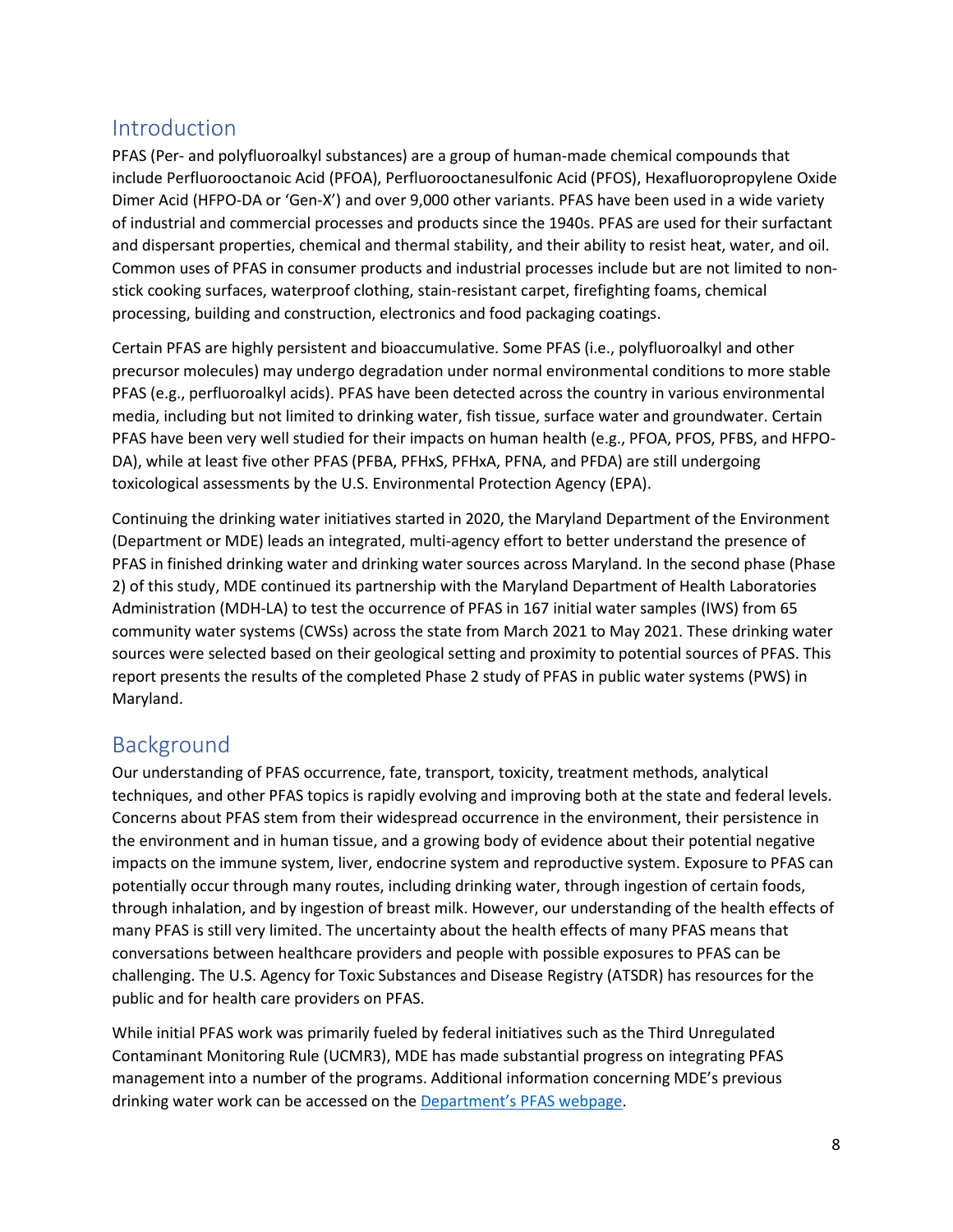# Monitoring Approach

In March 2021, MDE initiated the second phase of its PWS study to evaluate the occurrence of PFAS in drinking water. During this phase, a total of 167 initial water samples (IWS) were collected and tested for the 18 PFAS analytes listed under EPA Method 537.1 by MDH-LA. These drinking water sources provide drinking water to 65 CWSs. Collectively, these 65 CWS provide drinking water to approximately 81,0000 people, or approximately 1.3% of Marylanders.

One hundred and forty-one (141) of the 167 sites were identified by MDE using readily available information to identify drinking water sources that may be at a higher relative risk for PFAS. Relative risk during this study is defined as a combination of the estimated degree of threat (i.e., proximity of potential PFAS sources to drinking water supplies), drinking water source vulnerability (i.e., source waters from surface water or groundwater in unconfined or semi-confined aquifers), and the frequency a system's customers receive their drinking water (i.e., customers receiving water from the same CWS every day).

#### Site Selection Criteria: Groundwater Samples from Unconfined and Semi-Confined Aquifers

Due to the large number of people served by CWS and PFAS risk assessments associated with chronic oral ingestion (i.e., drinking PFAS-containing water), MDE chose to maintain its focus on CWS for Phase 2. Additionally, due to the detections found during Phase 1, MDE chose to maintain its focus on drinking water being withdrawn from unconfined and/or semi-confined aquifers. To assess the proximity of drinking water supplies to potential sources of PFAS, MDE expanded its PFAS search radius from 1,000 feet (i.e., as seen in Phase 1) to 1 mile.

The Phase 2 groundwater sources were selected based on the following factors:

- Resident potential for long term exposure to PFAS if present (i.e., residents served by CWS).
- CWS source water vulnerabilities (i.e., groundwater from unconfined and/or semi-confined aquifers); and
- Proximity to potential PFAS sources (i.e., CWS drinking water source is located within *1 mile* of one or more potential sources of PFAS).

Under Phase 2 of this study, a total of 141 of the 167 IWS consist of groundwater withdrawn from an unconfined or semi-confined aquifer. Of these 141 IWS, 137 are initial groundwater samples (IGWS) and four (4) are initial point of entry (IPOE) samples. These drinking water sources provide drinking water to 58 CWS. These 58 CWSs provide drinking water to approximately 39,136 Marylanders. Three additional CWS – the Town of Chestertown, Town of Hurlock, and Walston Mobile Home Park (MHP) - utilize both unconfined and confined sources of drinking water. These three systems provide drinking water to an additional 7,715 Marylanders.

#### Select Sampling of Groundwater Sources Withdrawing from Confined Aquifers

In addition to the selection criteria listed above, 26 of the 167 IWS were collected, consisting of groundwater withdrawn from confined aquifers. In addition to the Town of Chestertown, Town of Hurlock, and Walston MHP, these sources provide drinking water to an additional four (4) CWSs and are in close proximity to potential sources of PFAS. These 4 additional CWS provide drinking water to approximately 34,231 Marylanders. These samples were collected to test MDE's hypothesis that groundwater within confined aquifers is more "naturally protected" from external influences (i.e., PFAS)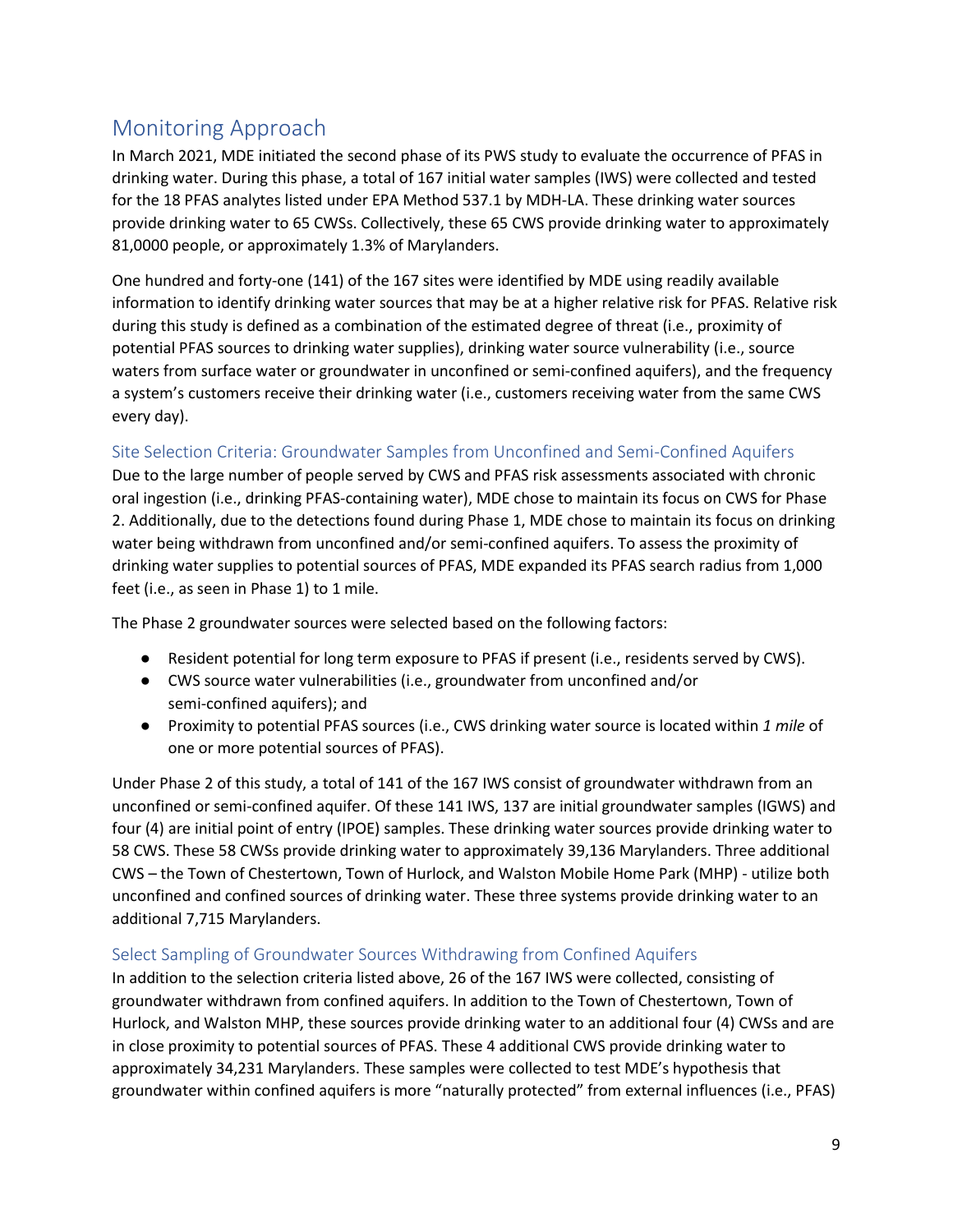than their unconfined and semi-confined counterparts. Due to this, MDE believes that PFAS should not be present in these confined groundwater sources. Table 3 below outlines information pertaining to these 26 IWS.

| System<br>Number | System Name                                             | Number of IWS<br>Collected (withdrawn<br>from a confined aquifer) | Population<br>Served | Comments                                                                                                                                                             | <b>IGWS or IPOE</b><br>Sample* |
|------------------|---------------------------------------------------------|-------------------------------------------------------------------|----------------------|----------------------------------------------------------------------------------------------------------------------------------------------------------------------|--------------------------------|
| MD0020042        | U.S. NAVAL<br><b>ACADEMY</b>                            | 2                                                                 | 8,700                | Close proximity to potential<br>sources of PFAS                                                                                                                      | <b>IGWS</b>                    |
| MD0080058        | <b>NAVAL SUPPORT</b><br>FACILITY, INDIAN<br><b>HEAD</b> | 3                                                                 | 3,321                | Close proximity to potential<br>sources of PFAS                                                                                                                      | <b>IPOE</b>                    |
| MD0180022        | PATUXENT NAVAL<br><b>AIR STATION</b><br>(NAVFAC-WASH)   | 16                                                                | 22,000               | Close proximity to potential<br>sources of PFAS                                                                                                                      | <b>IGWS</b>                    |
| MD0140002        | <b>CHESTERTOWN</b>                                      | 2                                                                 | 5,400                | Close proximity to potential<br>sources of PFAS; other<br>unconfined samples<br>scheduled to be collected<br>from system                                             | <b>IGWS</b>                    |
| MD0090005        | <b>TOWN OF</b><br><b>HURLOCK</b>                        | $\mathbf{1}$                                                      | 2150                 | Close proximity to potential<br>sources of PFAS; other<br>unconfined sample<br>scheduled to be collected<br>from system                                              | <b>IGWS</b>                    |
| MD0220216        | CEDARHURST<br><b>MOBILE HOME</b><br><b>PARK</b>         | $\mathbf{1}$                                                      | 220                  | Close proximity to potential<br>sources of PFAS; other<br>unconfined samples<br>scheduled to be collected<br>from system but offline at<br>time of sample collection | <b>IPOE</b>                    |
| MD0220217        | <b>WALSTON MHP</b>                                      | $\mathbf{1}$                                                      | 165                  | Close proximity to potential<br>sources of PFAS; other<br>unconfined samples<br>scheduled to be collected<br>from system                                             | <b>IGWS</b>                    |

Table 3: Systems withdrawing from confined aquifers monitored under Phase 2.

\* Discrete sampling of MD0080058 unfinished water sources was not possible. As a result, MDE field staff collected initial point of entry samples (IPOE) from each of the systems water treatment plants active at the time of sample collection.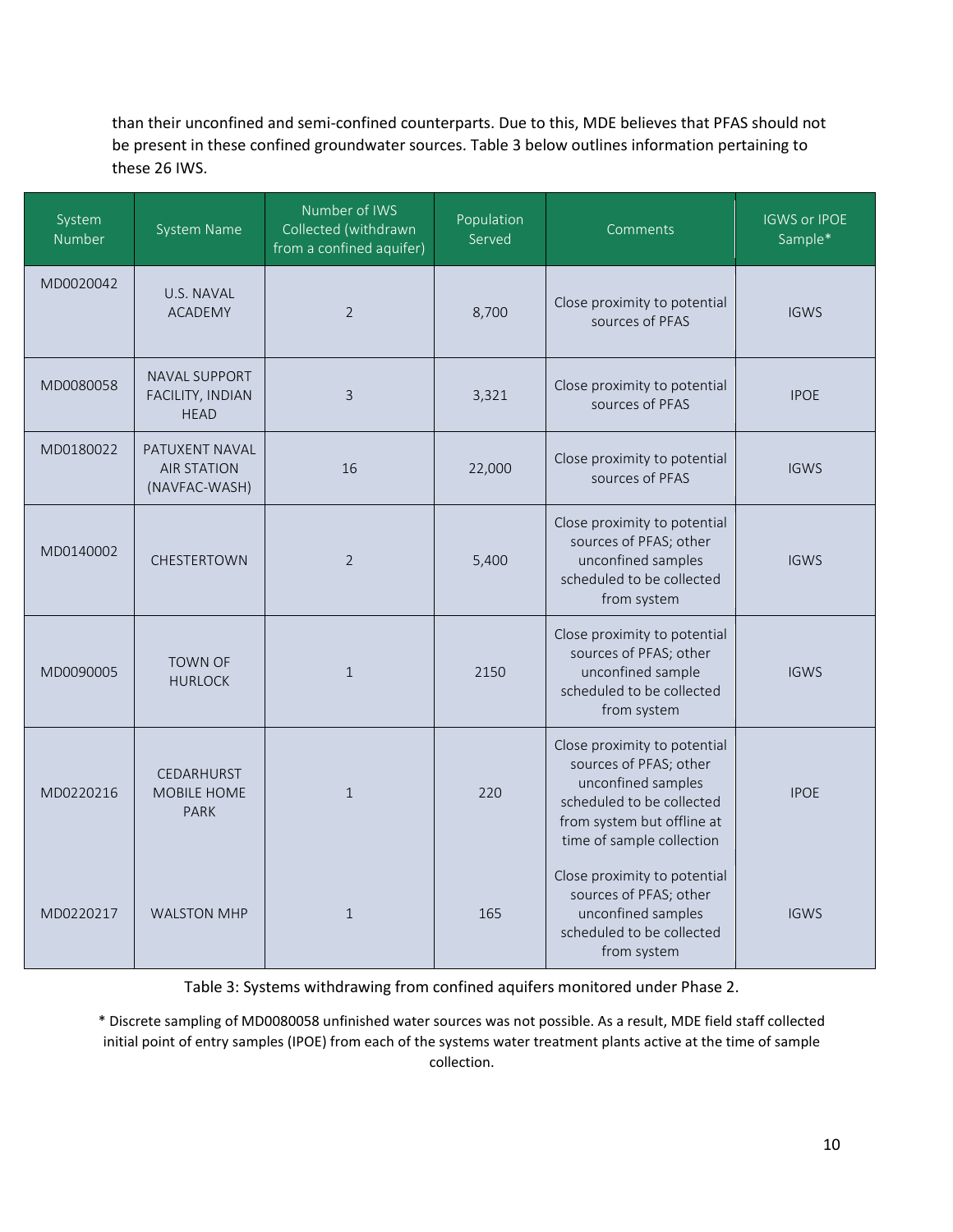#### Follow-Up Sampling and Corrective Actions- Total PFOA+ PFOS

Depending on the concentrations of PFOA+ PFOS, additional action may have been needed at a particular CWS. Similar to MDE's response process under Phase 1, MDE continued to implement certain actions should IWS results exceed 28, 35, or 70 parts per trillion (ppt) for Total PFOA+ PFOS concentrations. Table 4 summarizes the actions to be taken by MDE at an impacted utility should their IWS results exceed one of these thresholds.

| <b>Thresholds</b><br><b>PFOA+ PFOS</b><br>Concentrations (ppt)                                                                                       | <b>MDE Action(s) - after receipt of</b><br>initial results                                | Utility Action(s) - after results received                                                                                                                                                                                                                                                                                   |  |
|------------------------------------------------------------------------------------------------------------------------------------------------------|-------------------------------------------------------------------------------------------|------------------------------------------------------------------------------------------------------------------------------------------------------------------------------------------------------------------------------------------------------------------------------------------------------------------------------|--|
| 28 ppt                                                                                                                                               | Collect and test confirmation<br>finished and unfinished water<br>samples (if feasible) * | - Encouraged to conduct yearly monitoring<br>- Encouraged to share results with MDE                                                                                                                                                                                                                                          |  |
| 35 ppt                                                                                                                                               | Collect and test confirmation<br>finished and unfinished water<br>samples (if feasible) * | - (If feasible) Conduct semi-annual monitoring at<br>impacted Water Treatment Plant (WTP)<br>- (If feasible) Conduct yearly sampling at other<br><b>POES</b><br>- Encouraged to share results with MDE                                                                                                                       |  |
| Request impacted WTP/ source<br>taken offline<br>Collect and test confirmation<br>70 ppt<br>finished and unfinished water<br>samples (if feasible) * |                                                                                           | - Issue Tier II Public Notification<br>- (If feasible) system to take impacted WTP offline<br>- (If source is needed and feasible) explore<br>treatment options or acquiring alternate water<br>sources<br>- (If treatment installed and feasible) conduct<br>quarterly monitoring<br>- Encouraged to share results with MDE |  |

Table 4: MDE's response to exceedances of certain thresholds for PFOA + PFOS

\* Collecting follow-up finished and unfinished water samples may not always be feasible. Feasibility is determined by system design, activity status of drinking water sources, and other factors.

#### Follow-Up Sampling: Results for Individual PFAS Exceeding 10 ppt

In addition to the thresholds mentioned above, MDE implemented a threshold concentration that would trigger verification sampling whenever any individual PFAS measured above 10 ppt. In the event that any one (1) of the 18 PFAS analyzed were detected at 10 ppt or higher, MDE scheduled follow up sampling and testing of the respective drinking water source. During these follow-up sampling events, a repeat sample was collected at the respective sampling location alongside a field blank. Under Phase 2, field blanks were not collected with every investigative sample to increase analytical capacity. In the future as the EPA moves forward to establish NPDWRs for PFOA, PFOS, or other PFAS, MDE intends to use these data to help determine the need for any corrective actions at water utilities. Additional information on field blanks and their use during Phase 2 can be reviewed in the "Field Reagent Blanks," section later in this document.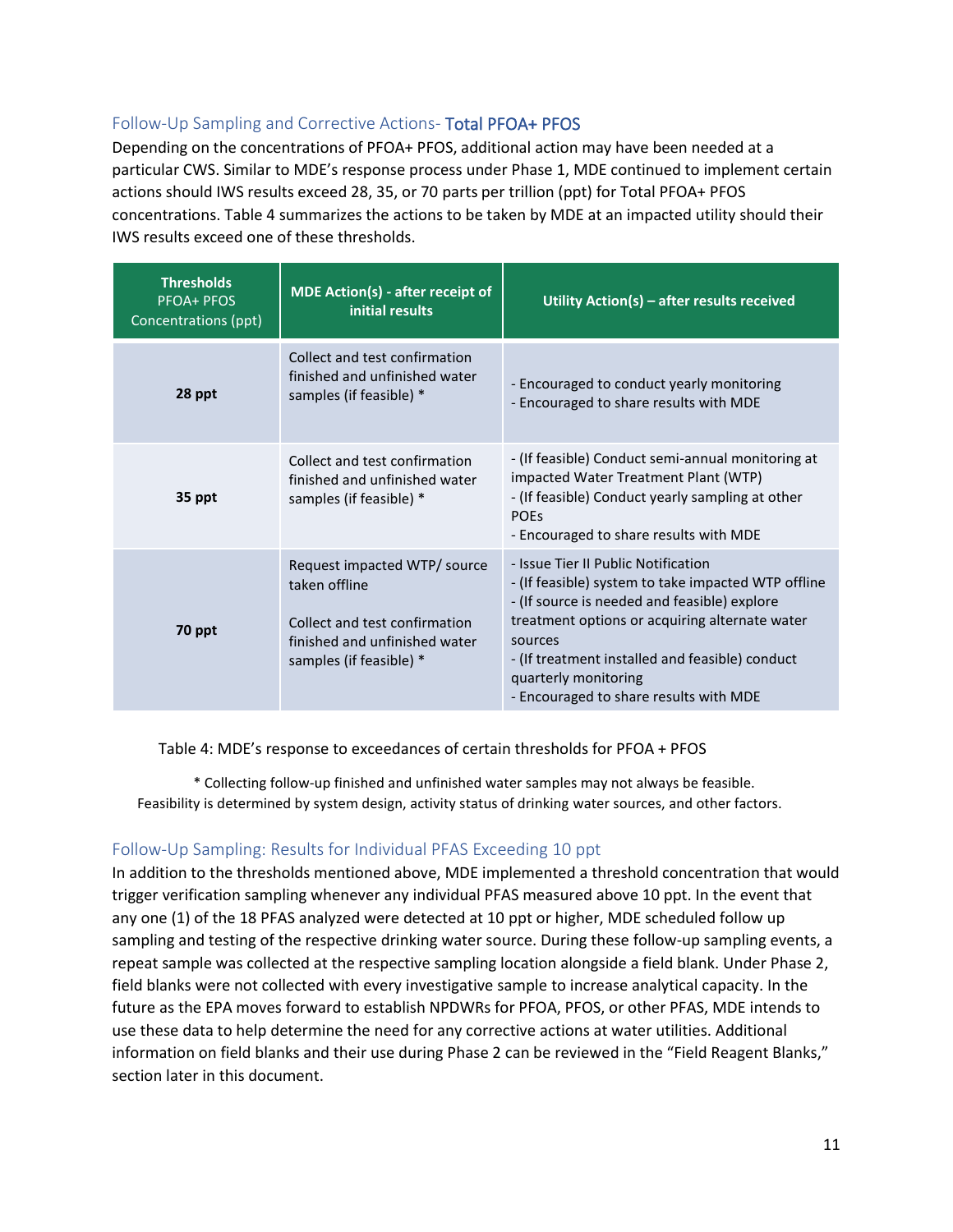# Sample Collection and Analysis

MDE field staff intended on collecting one unfinished groundwater sample from each untreated water source. However, due to the water treatment plant design of certain systems, discrete sampling of individual groundwater sources was not always possible. Due to this, in certain instances, an untreated, combined sample consisting of two or more groundwater sources or an initial point of entry (IPOE) sample was collected. The corresponding Phase 2 results table (Appendix A) denotes which initial samples contain water from individual or combined unfinished groundwater sources. The table also denotes which initial samples were point of entry samples.

Samples were collected in 250-mL high density polypropylene bottles with polypropylene screw on caps and preserved with Trizma. Samples were collected at a rate of 24 sites per week. IGWS were collected at the system's untreated water taps. In the event follow-up sampling of finished drinking water was needed, a sample was collected at the system's respective water treatment plant (WTP) POE.

#### Sample Analysis

MDE collected and delivered samples to the MDH-LA to be tested unde[r EPA Method 537.1.](https://cfpub.epa.gov/si/si_public_record_Report.cfm?dirEntryId=343042&Lab=NERL) Appendix B contains the Minimum Detection Limits (MDLs) and Minimum Reporting Levels (MDH-MRLs) MDH-LA was able to achieve for each PFAS analyte. Developing these sub-1 ppt MDLs took MDH-LA months of repeated work to achieve.

#### Field Reagent Blanks

Field Reagent Blanks (FRB) are aliquots of reagent-grade water that originate in the laboratory and are transferred to sample bottles immediately prior to sample collection. FRB are treated as a normal sample during shipment to the sampling site, exposure to sampling conditions, storage, preservation, and analytical procedures. FRBs are used to determine if contaminating method analytes or other interferences are present in the field environment.

Under Phase 1, an FRB was collected alongside each finished drinking water sample collected. PFAS were not detected in any of the FRBs collected under Phase 1, raising confidence that PFAS contamination due to sampling procedures is a rare, or non-existent, event. Under Phase 2, FRBs were not collected with every IWS as a means to increase analytical capacity and preserve resources.

FRBs were collected for one of three reasons.

The first purpose for collecting an FRB was as a random quality check. The frequency of when such spot tests would occur was dictated by when the sampling schedule of 24 sites per week (set by MDH-LA) could not be met. For example, in some instances, previously scheduled groundwater sources may not have been in service at the time of sample collection. During these cases, a supplemental FRB was collected in its place. In other instances, the 24-sample site per week threshold could not be met due to scheduling conflicts. During these instances, an FRB was collected alongside other groundwater samples. A total of five (5) supplemental FRBs were collected under Phase 2. PFAS was not detected in any of these FRBs.

The second purpose for collecting an FRB was for potential follow up sampling events. In the event that an IWS measured any individual PFAS greater than 10 ppt, MDE would schedule that source to be resampled alongside an FRB. This process is summarized below: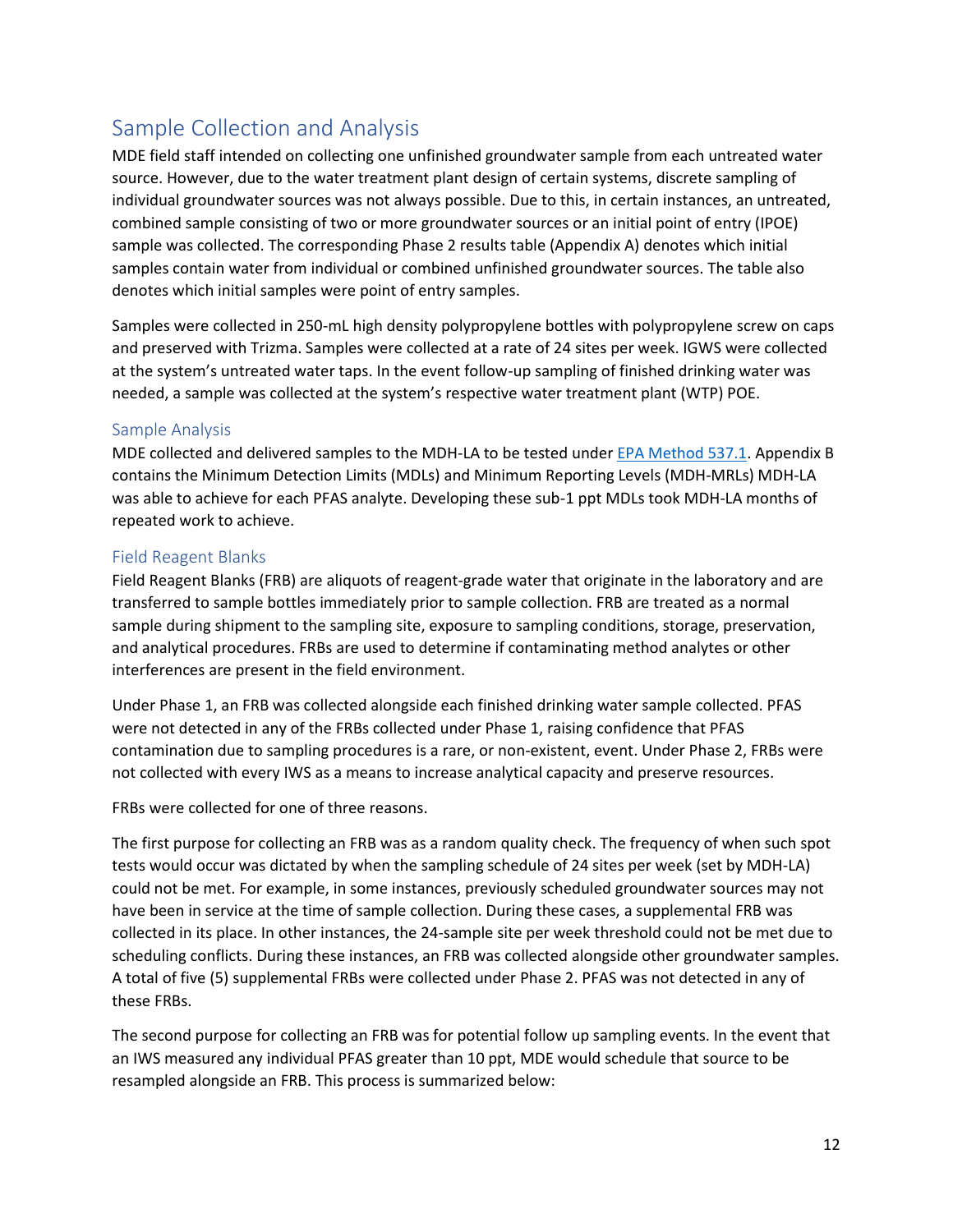- MDE Field Services Program collects IWS from one (1) of the 167 Phase 2 sites;
- MDH-LA analyzes IWS and reports results back to MDE;
- If results indicated that one (1) of the 18 PFAS analytes monitored was detected at a concentration greater than 10 ppt, MDE would schedule resampling of the groundwater source along with the collection of an FRB and submit both for analysis; and
- MDH would analyze and report the follow up sampling to MDE.

A total of seven (7) 10 ppt follow up FRBs were analyzed. PFAS was not detected in any of these FRBs.

The third instance FRBs collection occurred was during any necessary finished water collections. In the event an IWS exceeded the 28 ppt threshold for PFOA+ PFOS, MDE scheduled the impacted groundwater source and its corresponding WTP to be sampled. During these events, one (1) groundwater sample, one (1) finished water sample, and one (1) FRB sample were collected, when feasible. A total of three (3) drinking water FRBs were analyzed. PFAS was not detected in any of these FRBs.

MDE concurred with MDH-LA's recommendation to collect FRBs only in the event of one (1) of the three (3) scenarios described above to allow for quicker completion of Phase 2.

#### Equipment Blanks

Equipment blanks are collected by pouring analyte free (i.e., PFAS-free) water over and/or through decontaminated field sampling equipment prior to the collection of environmental samples. Equipment blanks assess the adequacy of equipment decontamination and potential cross-contamination of sampling equipment. Under Phase 2, one (1) equipment blank was collected at Rocky Gap Mobile Home Park (MD0010215) to assist with sample collection from the system's well #3. PFAS were not detected in the equipment blank sample.

### Results: Total PFOA+ PFOS Concentrations

Under Phase 2, MDE and MDH collected and analyzed IWS from 167 sites. MDE field staff intended to collect one (1) unfinished groundwater sample from each of these sites. However, due to WTP design, this was not always feasible. Due to this, a combined unfinished water sample (i.e., consisting of two or more drinking water sources) or IPOE sample was collected in some instances as denoted in Appendix A.

One (1) groundwater sample was collected from each well, and depending on the initial groundwater concentration, follow up sampling and analysis may have been warranted. Table 5 below provides an overview of the study results. None of the 167 IGWS, or follow up samples, measured PFOA+ PFOS greater than the EPA's Health Advisory of 70 ppt.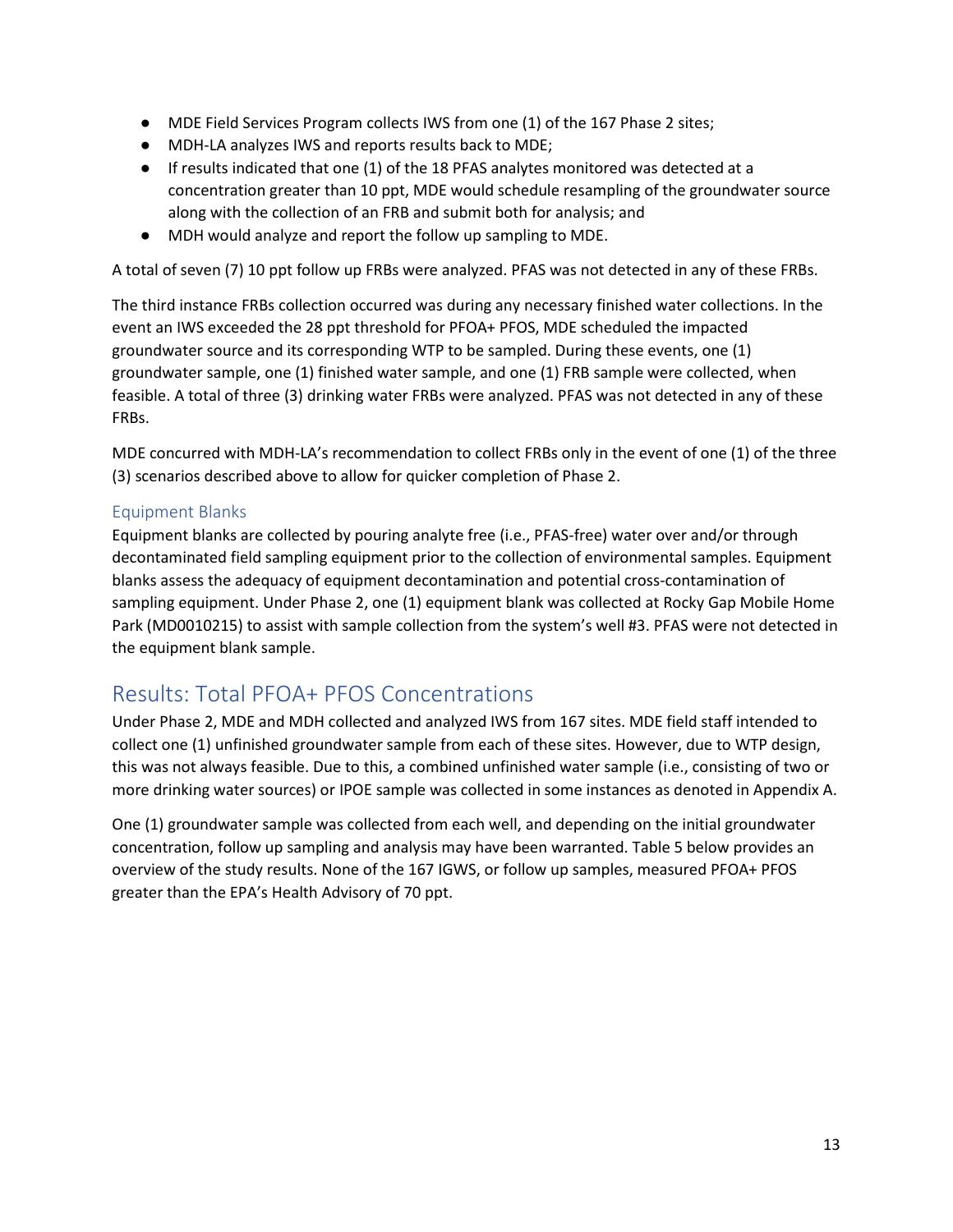| Concentration of PFOA+<br>PFOS in ppt (ppt) (x) | Number of Initial<br><b>Groundwater Samples</b><br>(IGWS) | Number of Initial Point<br>of Entry Samples<br>(IPOE) | Number of Repeat<br>Unfinished<br><b>Groundwater Samples</b> | Number of<br>Follow-Up POE<br><b>Samples</b> |
|-------------------------------------------------|-----------------------------------------------------------|-------------------------------------------------------|--------------------------------------------------------------|----------------------------------------------|
| $X = ND$                                        | $87*$                                                     | $6***$                                                | ---                                                          |                                              |
| X < 10                                          | 56                                                        | $\mathbf{1}$                                          | 3                                                            | ---                                          |
| $10 \le X < 28$                                 | 13                                                        | $\overline{\phantom{m}}$                              | 3                                                            | $---$                                        |
| $28 \le X < 35$                                 |                                                           | $1***$                                                | $\qquad \qquad -$                                            | $1***$                                       |
| $35 \le X < 70$                                 |                                                           | $- -$                                                 | $\overline{\phantom{a}}$                                     | $\overline{\phantom{0}}$                     |
| $X \ge 70$                                      |                                                           | $- -$                                                 | ---                                                          |                                              |
| <b>Total Number of Samples</b>                  | 159                                                       | 8                                                     | 8                                                            | 3                                            |

#### Table 5: Overview of Phase 2 Results

\* This number includes the 22 IGWS withdrawing from confined aquifers – all of which did not detect PFOA, PFOS, or any of the other PFAS when tested.

\*\* 4 of the IPOE samples collected consist of groundwater from a confined aquifer– all of which did not detect PFOA, PFOS, or any of the other PFAS when tested.

\*\*\* This number represents a sample collected from Gateway Village Mobile Home Park's common header, consisting of groundwater from wells 1 and 2. For this report, these samples will be referred to as POE samples.

Figure 1 below stratifies results of PFOA+ PFOS across the sites sampled during this phase.



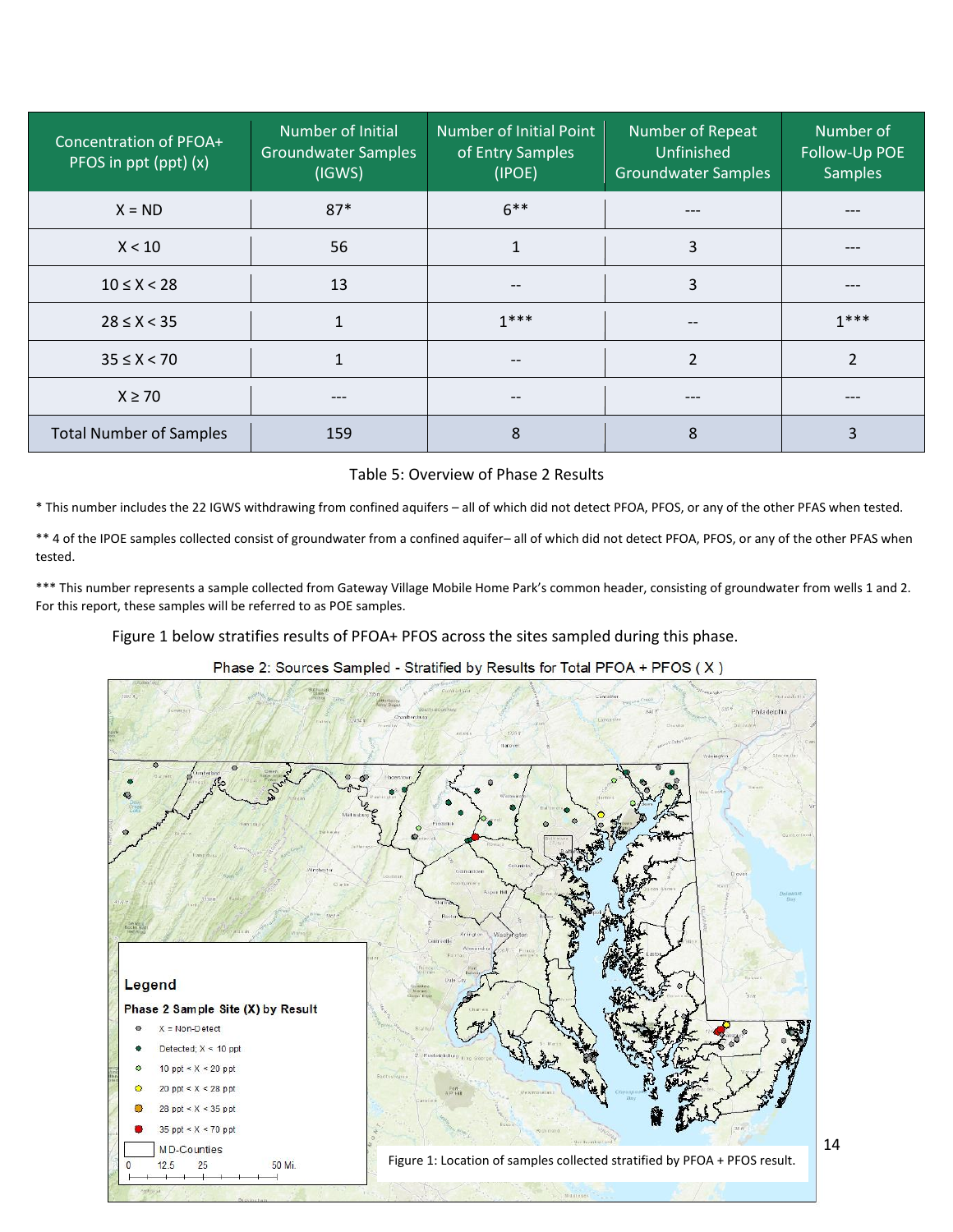#### Results: Systems with Initial PFOA+ PFOS Concentrations between 35 and 70 ppt

Under Phase 2, only one (1) IWS measured PFOA+ PFOS between 35 and 70 ppt. This was at Naylor Mill Village Mobile Home Park's (MHP) (MD0220221) WELL 2 WI810405.

Following the previously discussed follow-up sampling framework, MDE collected additional samples from the system. These results are outlined in Table 6 below.

| <b>Water Sample Type</b>                                    | PFOA+ PFOS Concentration ppt | Date Collected |
|-------------------------------------------------------------|------------------------------|----------------|
| Groundwater Sample: WELL 2<br>WI810405 (Initial)            | 36.92                        | 4/14/2021      |
| Groundwater Sample: WELL 2<br>WI810405 (Follow Up)          | 35.75                        | 5/12/2021      |
| Finished Drinking Water Sample:<br>TP01 w/ Field Blank (FB) | 35.45<br>ND (FB)             | 5/12/2021      |

Table 6: Naylor Mill Village (MHP) initial and follow up sample results for PFOA+ PFOS

Due to the levels of PFOA+ PFOS found at this system, MDE requested the system conduct semi-annual monitoring of its finished drinking water – if feasible. MDE also encourages the system to share any additional monitoring results to keep the Department apprised of the most recent PFAS occurrence data.

#### Results: Systems with Initial PFOA+ PFOS Concentrations between 28 and 35 ppt

Under Phase 2, two (2) IGWS measured PFOA+ PFOS concentrations between 28 and 35 ppt. These samples were collected at Twin Arch MHP (MD0060218) and Gateway Village M.H.P. (MD0220204).

#### *Results: MD0060218 Twin Arch PFOA+ PFOS*

An initial groundwater sample was collected from Twin Arch's Well 1 on March 11, 2021. Table 7 below outlines the results from the initial and repeat sampling at this system.

| <b>Water Sample Type</b>                                    | <b>PFOA+ PFOS</b><br>Concentration ppt | Date Collected |
|-------------------------------------------------------------|----------------------------------------|----------------|
| Groundwater Sample: WELL 1<br>(Initial)                     | 30.59                                  | 3/11/2021      |
| Groundwater Sample: WELL 1<br>(Follow Up)                   | 43.23                                  | 3/30/2021      |
| Finished Drinking Water Sample:<br>TP01 w/ Field Blank (FB) | 42.74<br>ND (FB)                       | 3/30/2021      |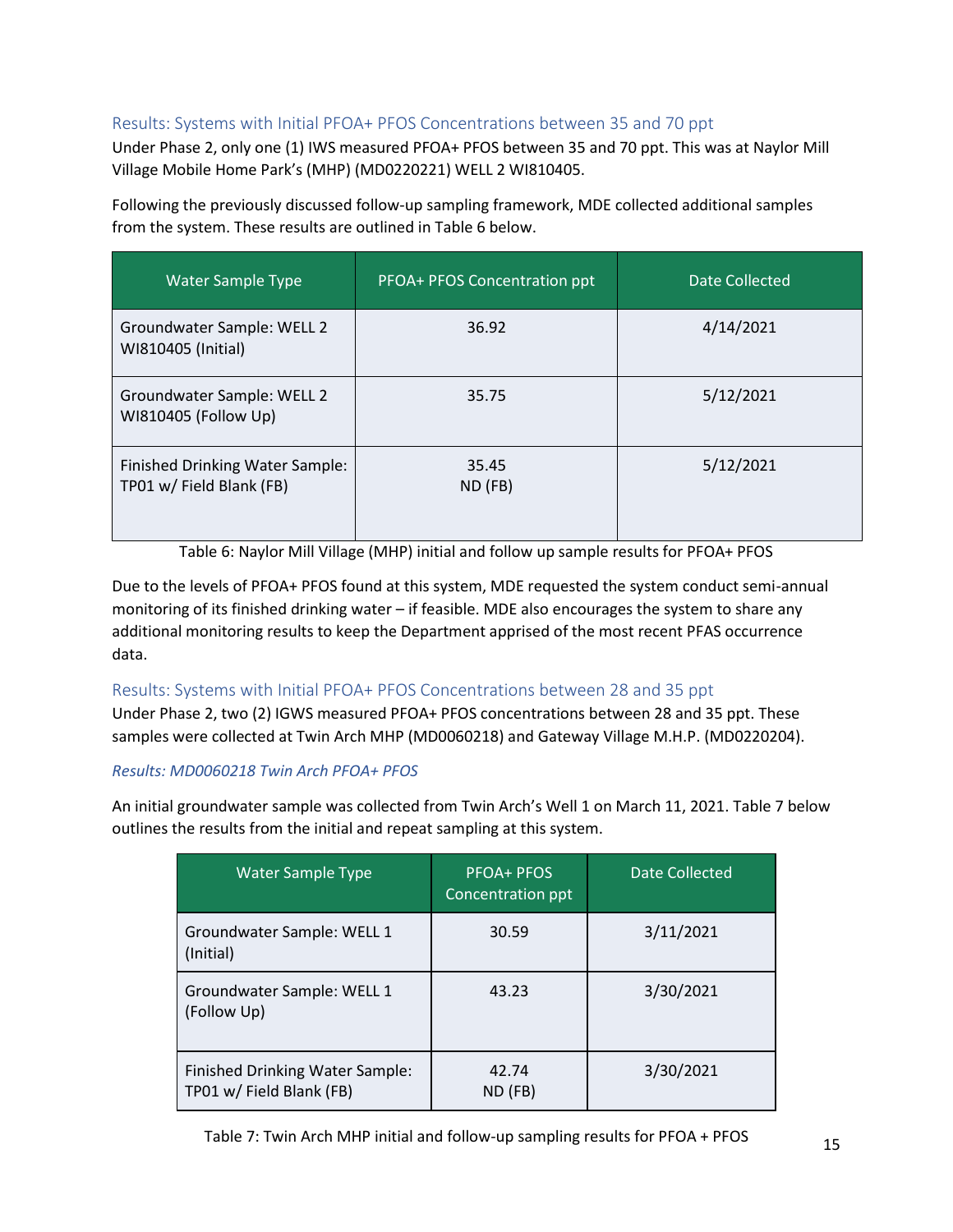Due to PFOA+ PFOS concentrations fluctuating between MDE's sampling events at Twin Arch, MDE requested the system conduct semi-annual monitoring of its finished drinking water – if feasible. MDE also encourages the system to share any additional monitoring results to keep the Department apprised of the most recent PFAS occurrence data.

#### *Results: MD0220204 Gateway Village Mobile Home Park (MHP) PFOA+ PFOS*

An IWS was collected from Gateway Village MHP on April 29, 2021. The sample was collected from the system's CH01: Pumphouse for Wells 1 and 2. Table 8 below outlines the results from the initial and repeat sampling at this system. Gateway Village MHP (MD0220204).

| <b>Water Sample Type</b>                                                  | PFOA+ PFOS Concentration ppt | Date Collected |
|---------------------------------------------------------------------------|------------------------------|----------------|
| CH01: Pumphouse for Wells 1<br>and 2 (Initial)                            | 28.20                        | 4/29/2021      |
| CH01: Pumphouse for Wells 1<br>and 2 (Follow Up) with Field<br>Blank (FB) | 27.49<br>ND (FB)             | 5/12/2021      |

Table 8: Gateway Village MHP initial and follow-up sampling results for PFOA+ PFOS

As there is no formal treatment plant at this system, these samples can count toward either POE or unfinished water samples. For the purposes of this report, these samples will be considered as POE samples. In MDE's communication with this system, the Department encouraged Gateway Village MHP to regularly monitor their finished drinking water for PFAS and keep MDE apprised of their results. PFAS were not detected in the field blanks collected at these systems.

#### Results: Systems with Initial PFOA or PFOS Concentrations between 10 and 28 ppt

Four (4) IGWS from three (3) CWS measured either PFOA or PFOS greater than 10 ppt, individually. Following the previously discussed follow-up sampling framework, MDE collected additional unfinished groundwater samples and field blanks from the systems. Table 9 below summarizes the results from the initial and repeat samples.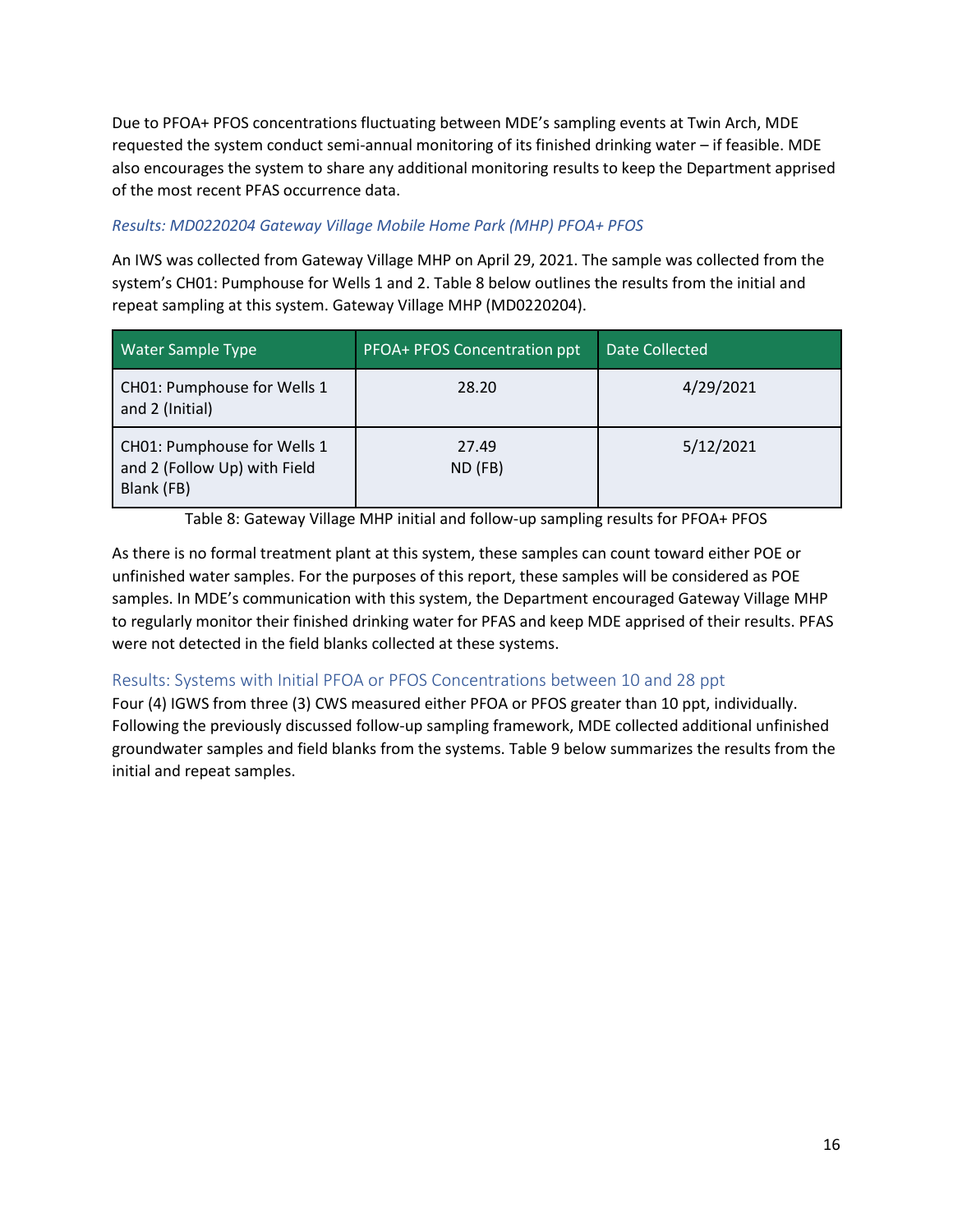| <b>PWSID</b> | <b>PWS Name</b>           | Impacted<br>Source                                               | PFOA or PFOS<br>$\degree$ 10 ppt | <b>Initial</b><br>Result (ppt)     | <b>Repeat Sample</b><br>Result (ppt)                  | <b>Repeat Sample Result</b><br>- Field Blank (ppt)    |
|--------------|---------------------------|------------------------------------------------------------------|----------------------------------|------------------------------------|-------------------------------------------------------|-------------------------------------------------------|
| MD0220008    | Fruitland                 | WELL 3<br>WI950364                                               | <b>PFOS</b>                      | 10.15                              | 6.40                                                  | <b>ND</b>                                             |
| MD0120014    | Lakeside Vista            | WELL 2<br>(CORNUS<br>WAY)<br>HA047742                            | <b>PFOS</b>                      | 12.96                              | 12.35                                                 | <b>ND</b>                                             |
| MD0120014    | Lakeside Vista            | WELL 3<br>(VERBENA<br>DRIVE)<br>HA813096                         | <b>PFOS</b>                      | 13.74                              | source inactive<br>during repeat<br>sample collection | source inactive during<br>repeat sample<br>collection |
| MD0220204    | Gateway<br>Village M.H.P. | Combined<br>sample:<br>WELL 1<br>WI736523/<br>WELL 2<br>WI730126 | <b>PFOA</b><br><b>PFOA</b>       | 14.95<br>(PFOS)<br>13.25<br>(PFOA) | 14.00 (PFOS)<br>13.49 (PFOA)                          | <b>ND</b>                                             |

Table 9: Initial and follow-up results for sites with PFOA or PFOS measuring greater than 10 ppt

In MDE's communication with these systems, the Department encouraged the respective systems to regularly monitor their finished drinking water for PFAS and keep MDE apprised of their results. PFAS were not detected in the field blanks collected at these systems.

#### Results: Select Systems withdrawing from Confined Aquifers

Of the 167 IGWSs collected under Phase 2, a total of 26 samples contained groundwater from confined aquifers. PFAS were not detected in any of these groundwater samples.

### Results: Other PFAS Detections

In addition to PFOA and PFOS, other PFAS were detected during this study. These compounds include: 9Cl-PF3ONS, PFBS, PFHpA, PFHxS, and PFHxA.

Table 10 below outlines the percent detection of these compounds in the 137 IGWS withdrawing from unconfined and semi-confined aquifers that were collected during this study.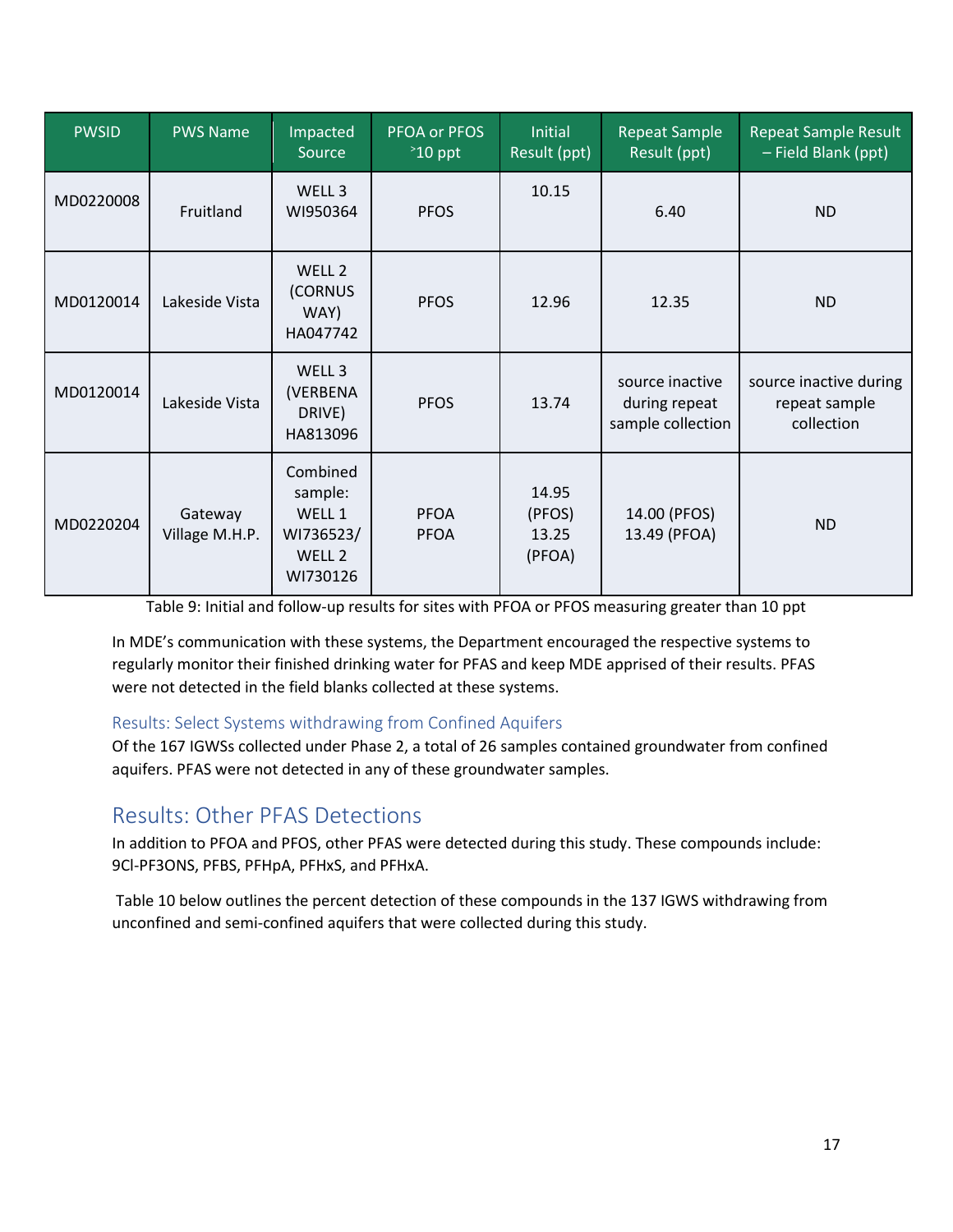| <b>PFAS</b>  | <b>Number of</b><br><b>Samples</b><br><b>Detected</b> | <b>Total Number of</b><br><b>Initial</b><br><b>Groundwater</b><br><b>Samples</b> | <b>Percent</b><br><b>Detection</b><br>(%) | <b>Range of Detections</b><br>in Initial Water<br>Sample (ppt) | <b>Toxicity Information</b><br><b>Available?</b> |
|--------------|-------------------------------------------------------|----------------------------------------------------------------------------------|-------------------------------------------|----------------------------------------------------------------|--------------------------------------------------|
| <b>PFOA</b>  | 70                                                    | 137                                                                              | 51.09                                     | $1 - 14.79$                                                    | 2016 EPA HAL                                     |
| <b>PFBS</b>  | 69                                                    | 137                                                                              | 50.36                                     | 1.05-17.08                                                     | Tox. Assessment for<br>PFBS(EPA)                 |
| <b>PFHxA</b> | 63                                                    | 137                                                                              | 45.98                                     | 1.06-11.62                                                     | Forthcoming (EPA)                                |
| <b>PFHxS</b> | 46                                                    | 137                                                                              | 33.57                                     | 1.07-28.60                                                     | <b>ATSDR MRL</b><br>Forthcoming (EPA)            |
| <b>PFOS</b>  | 39                                                    | 137                                                                              | 28.46                                     | 2.02-30.31                                                     | 2016 EPA HAL                                     |
| <b>PFHpA</b> | 30                                                    | 137                                                                              | 21.89                                     | 2.02-5.87                                                      | N/A                                              |
| 9CI-PF3ONS   | $\mathbf{1}$                                          | 137                                                                              | 0.73                                      | 2.78-2.78                                                      | N/A                                              |

Table 10: Overview of occurrence of other PFAS in IGWS withdrawing from unconfined or semi-confined aquifers and their toxicity information (if available).

Of the four (4) IPOE samples consisting of groundwater withdrawn from unconfined or semi-confined aquifers, only two (2) of the samples had quantifiable levels of PFOA, PFOS and other PFAS. Table 11 outlines these findings.

| <b>PFAS</b>             | <b>IPOE Concentration Measured at</b><br><b>Gateway Village MHP</b><br>(MD0220204) (ppt) | <b>IPOE Concentration Measured at</b><br>R&R Estates (MD0120210) (ppt) | <b>Toxicity Information</b><br>Available? |
|-------------------------|------------------------------------------------------------------------------------------|------------------------------------------------------------------------|-------------------------------------------|
| <b>PFOS</b>             | 14.95                                                                                    | 4.7                                                                    | 2016 EPA HAL                              |
| <b>PFOA</b>             | 13.25                                                                                    | 3.32                                                                   | 2016 EPA HAL                              |
| <b>PFBS</b>             | 8.89                                                                                     | 3.32                                                                   | <b>Tox. Assessment for</b><br>PFBS(EPA)   |
| PFHpA                   | 4.61                                                                                     | ND.                                                                    | N/A                                       |
| <b>PFH<sub>x</sub>S</b> | 3.85                                                                                     | 2.05                                                                   | <b>ATSDR MRL</b><br>Forthcoming (EPA)     |
| <b>PFHxA</b>            | 5.13                                                                                     | 2.29                                                                   | Forthcoming (EPA)                         |

Table 11: Overview of other PFAS detected in IPOE samples withdrawing from unconfined or semiconfined aquifers and their toxicity information (if available).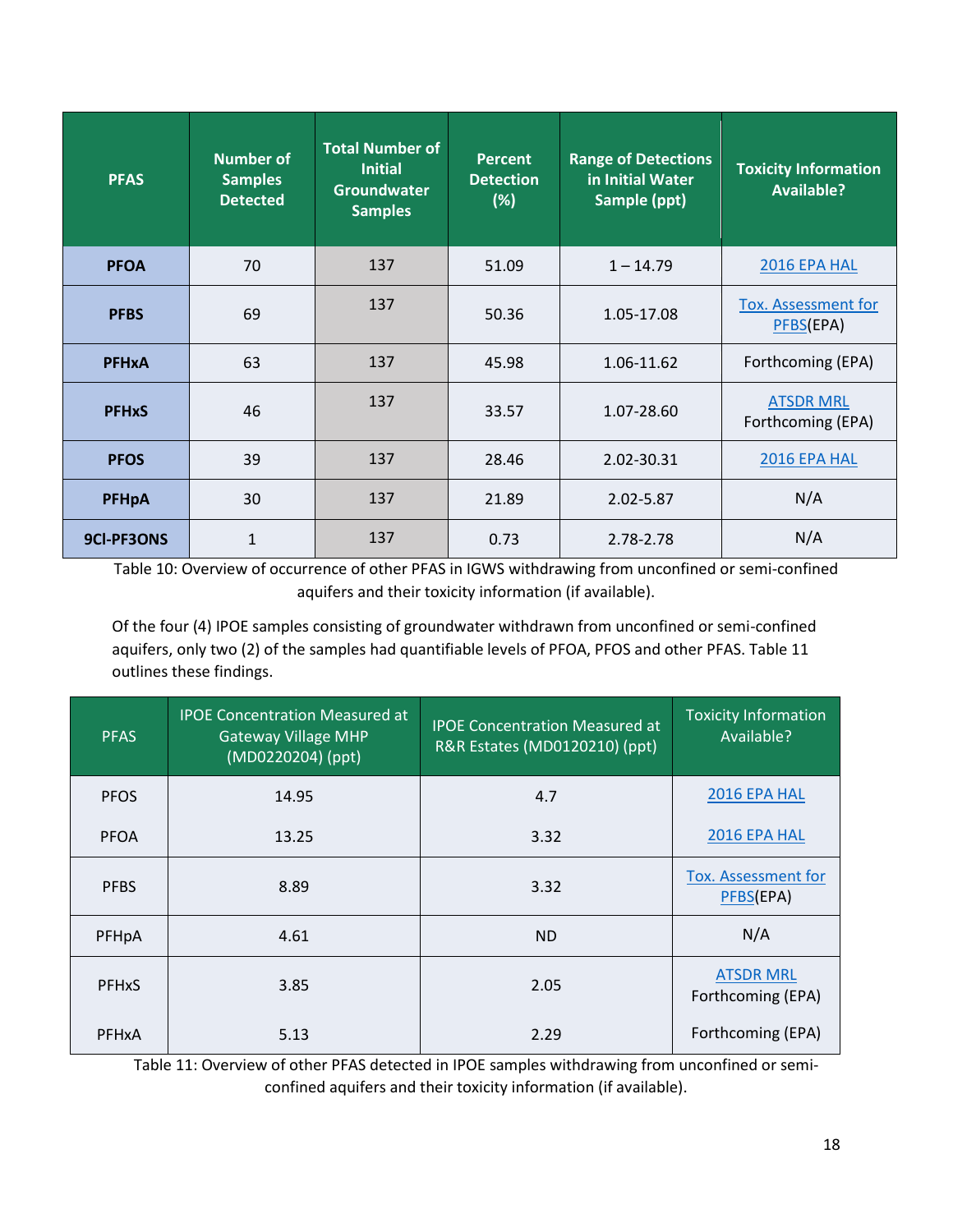Similar to the PFOA+ PFOS findings, the other 16 PFAS monitors were also not detected in the IGWS (22) and IPOE (4) samples withdrawing from confined aquifers.

Current toxicity information on additional PFAS (i.e., not including PFOA and PFOS), is limited. Earlier in 2021, the EPA released toxicity information for two additional compounds: [HFPO-DA](https://www.epa.gov/chemical-research/human-health-toxicity-assessments-genx-chemicals) and [PFBS.](https://www.epa.gov/chemical-research/learn-about-human-health-toxicity-assessment-pfbs) HFPO-DA has not been detected in any of the samples collected under Phases 1 and 2 of MDE's PWS study. At this time, MDE does not consider HFPO-DA to be impacting Maryland's drinking water sources. While PFBS has been detected in approximately 50% of samples collected under Phase 2, detections are not at concerning levels based on EPA's toxicity assessment for the compound (linked above).

Additionally, the ATSDR established Minimal Risk Levels (ATSDR-MRLs) for two additional compounds [PFHxS and PFNA.](https://www.atsdr.cdc.gov/pfas/resources/mrl-pfas.html) ATSDR-MRLs are screening levels established by the ATSDR to help identify environmental exposures that may have negative impacts on human health. If an exposure is below the ATSDR-MRL, it is not expected to result in adverse human health effects. PFHxS has been detected throughout Phase 2, but at levels below the ATSDR-MRL. PFNA was not detected during Phase 2.

MDE continues to monitor federal work regarding PFAS regulations, toxicity assessments, and other actions. As updates occur, MDE may use this additional information to help guide further actions to reduce exposures to PFAS through drinking water routes of exposure.

Results: Systems with Initial Sample Measuring Other PFAS Concentrations greater than 10 ppt Five (5) initial water samples measured at least one (1) of the 18 PFAS greater than 10 ppt. Following the previously discussed follow-up sampling framework, MDE collected additional unfinished groundwater samples and field blanks from the systems. Table 12 below summarizes the results from the initial and repeat samples.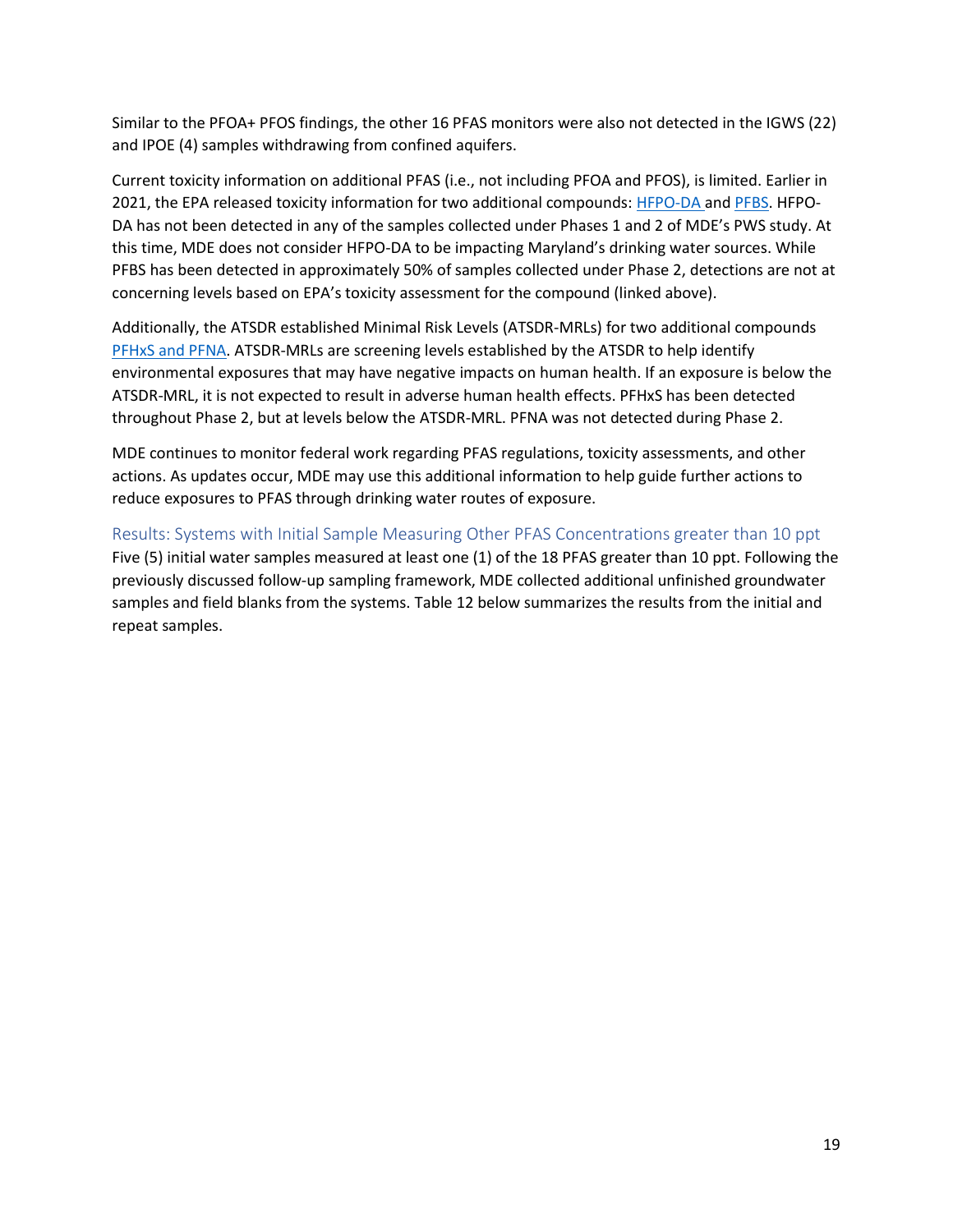| <b>PWSID</b> | <b>PWS Name</b>                                       | Impacted<br>Source                                  | Individual<br>$PFAST > 10$ ppt | Initial Result<br>(ppt)              | <b>Repeat Sample</b><br>Result (GW)(ppt)              | <b>Repeat Sample</b><br>Result (FB)(ppt)                 |
|--------------|-------------------------------------------------------|-----------------------------------------------------|--------------------------------|--------------------------------------|-------------------------------------------------------|----------------------------------------------------------|
| MD0030011    | Sunnybrook                                            | <b>SUNNYBROOK</b><br>2 BA040885                     | <b>PFBS</b>                    | 11.87                                | 8.17                                                  | <b>ND</b>                                                |
| MD0100040    | Mill Bottom<br>(Samhill)                              | SAM HILL 1<br><b>LARSON LANE</b><br>FR881435        | <b>PFBS</b>                    | 17.08                                | 15.10                                                 | <b>ND</b>                                                |
| MD0210015    | Mount Aetna                                           | <b>MT AETNA</b><br><b>NEW WELL 2</b><br>WA950159    | <b>PFHxS</b>                   | 17.57                                | source inactive<br>during repeat<br>sample collection | source inactive<br>during repeat<br>sample<br>collection |
| MD0070213    | <b>WHISPERING</b><br>PINES MOBILE<br><b>HOME PARK</b> | <b>WHISPERING</b><br>PINES <sub>1</sub><br>CE730101 | <b>PFHxS</b><br>PFHxA          | 14.15<br>(PFHxS)<br>11.58<br>(PFHxA) | 12.16 (PFHxS)<br>10.79 (PFHxA)                        | <b>ND</b>                                                |
| MD0070213    | <b>WHISPERING</b><br>PINES MOBILE<br><b>HOME PARK</b> | <b>WHISPERING</b><br>PINES <sub>2</sub><br>CE730323 | <b>PFHxS</b><br>PFHxA          | 13.71<br>(PFHxS)<br>11.62<br>(PFHxA) | 12.36 (PFHxS)<br>11.00 (PFHxA)                        | <b>ND</b>                                                |

Table 12: Overview of individual PFAS measuring greater than 10 ppt in IWS.

In MDE's communication with these systems, the Department encouraged each respective systems to regularly monitor their finished drinking water for PFAS and keep MDE apprised of their results. PFAS were not detected in the field blanks collected at these systems.

# Conclusions: Phase 2 Public Water System Study

The goal of Phase 2 of MDE's PWS study was to understand and effectively manage the occurrence of PFAS in Maryland's public drinking water sources. Key conclusions from this study are included below. These conclusions are based on 1) the initial concentrations from the 167 IWS tested, and 2) total concentrations of PFOA+ PFOS.

Of the 137 IGWS withdrawing from an unconfined or semi-confined aquifer:

- 71 IGWS measured quantifiable levels of PFOA+ PFOS (~52%)
- 66 IGWS did not detect PFOA+ PFOS (~48%)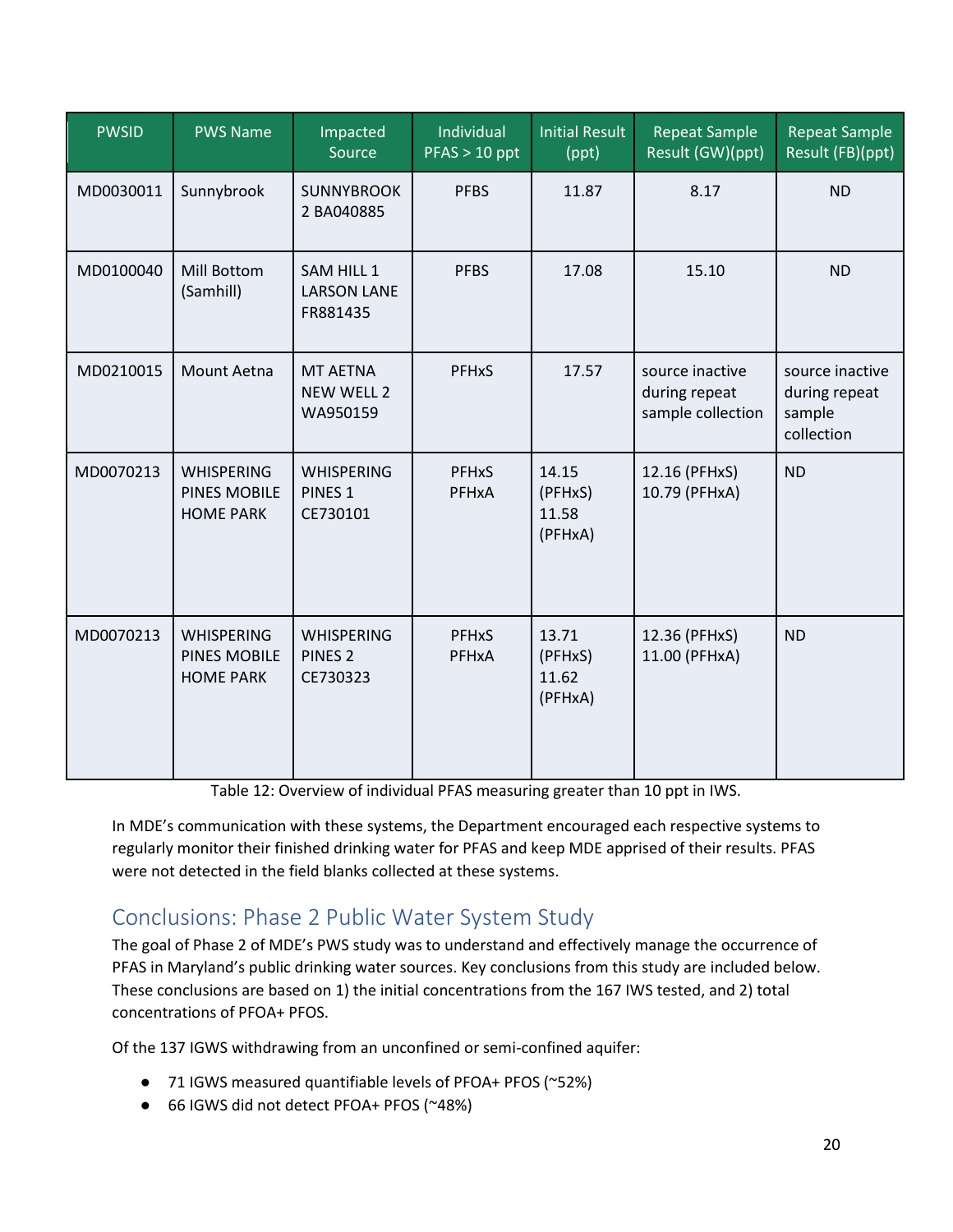- One (1) IGWS measured quantifiable levels of PFOA+ PFOS between 35 and 70 ppt (ppt) (~0.73%)
- One (1) IGWS measured quantifiable levels of PFOA+ PFOS between 28 and 35 ppt ( $\sim$ 0.73%)
- 13 IGWS measured quantifiable levels of PFOA+ PFOS between 10 and 28 ppt (~9.49%)
- 56 IGWS had detectable levels of PFOA+ PFOS, but were below 10 ppt (~40.88%)

Two (2) out of the four (4) IPOE samples withdrawing from an unconfined or semi-confined aquifer did not detect PFAS. The two (2) IPOE with detectable limits of PFOA+ PFOS are listed below:

- (MD0220204) Gateway Village MHP: PFOA+ PFOS = 28.20 ppt
- (MD0120210) R&R Estates: PFOA+ PFOS = 8.02 ppt

PFOA, PFOS, and the other 16 PFAS monitors were not detected in any of the IPOE or IGWS withdrawing from confined aquifers. Additionally, no samples under Phase 2 measured PFOA+ PFOS above the EPA HAL of 70 ppt.

Additional conclusions can be made about the other 16 PFAS monitored under Phase 2 (i.e., not including just PFOA+ PFOS). The conclusions below are based on the 137 IGWS withdrawing from unconfined and semi-confined aquifers and the concentrations of Total PFAS (not including PFOA or PFOS).

- 11 of the 18 PFAS were not detected under Phase 2 monitoring (i.e., 11Cl-PF3OUdS, ADONA, HFPO-DA, N-EtFOSAA, N-MeFOSAA, PFDA, PFDoA, PFNA, PFTA, PFTrDA, and PFUnA).
- 60 IGWS did not detect other PFAS (~43.80%)
- 77 IGWS measured quantifiable levels of other PFAS (~56.20%)
- 51 IGWS measured Total PFAS between the limits of detection and 10 ppt (~37.23%)
- 25 IGWS measured Total PFAS between 10 and 35 ppt (~18.25%)
- One (1) IGWS measured Total PFAS between 35 and 70 ppt (~0.73%)
- No IGWS measured Total PFAS greater than 70 ppt.

Of the four (4) IPOE samples withdrawing from unconfined or semi-confined aquifers, only two (2) IPOE samples had detectable levels of other PFAS, as listed in Table 11 earlier. While the IGWS and IPOE samples withdrawing from unconfined and semi-confined aquifers did detect other PFAS, the levels of detections found were below levels of concern based on available toxicity information. Additionally, the 26 IWS consisting of groundwater withdrawn from confined aquifers, PFOA, PFOS, and other PFAS were not detected.

#### Implications of Updates to the EPA HAL

In November 2021, the EPA submitted draft documents to its SAB for review. The draft documents contain information on the health effects of PFOA and PFOS, and their submission to the SAB for review indicates the EPA's progress in setting NPDWRs for the compounds by Fall 2023. These documents can be viewed in the SAB's webpage linked [here.](https://sab.epa.gov/ords/sab/f?p=100:19:7777001557924:::19:P19_ID:963#doc)

The EPA also indicated that once the SAB's review of the documents is complete, it may update the existing 2016 EPA HAL (expected: Fall 2022). MDE anticipates that this updated HAL may be lower than the existing HAL. Hypothetically if the HAL were to reduce to 10 ppt for PFOA+ PFOS, then MDE may need to revisit their management of three (3) CWSs previously mentioned in this report (i.e., Naylor Mill Mobile Home Park, Twin Arch Mobile Home Park, and Gateway Village Mobile Home Park). An